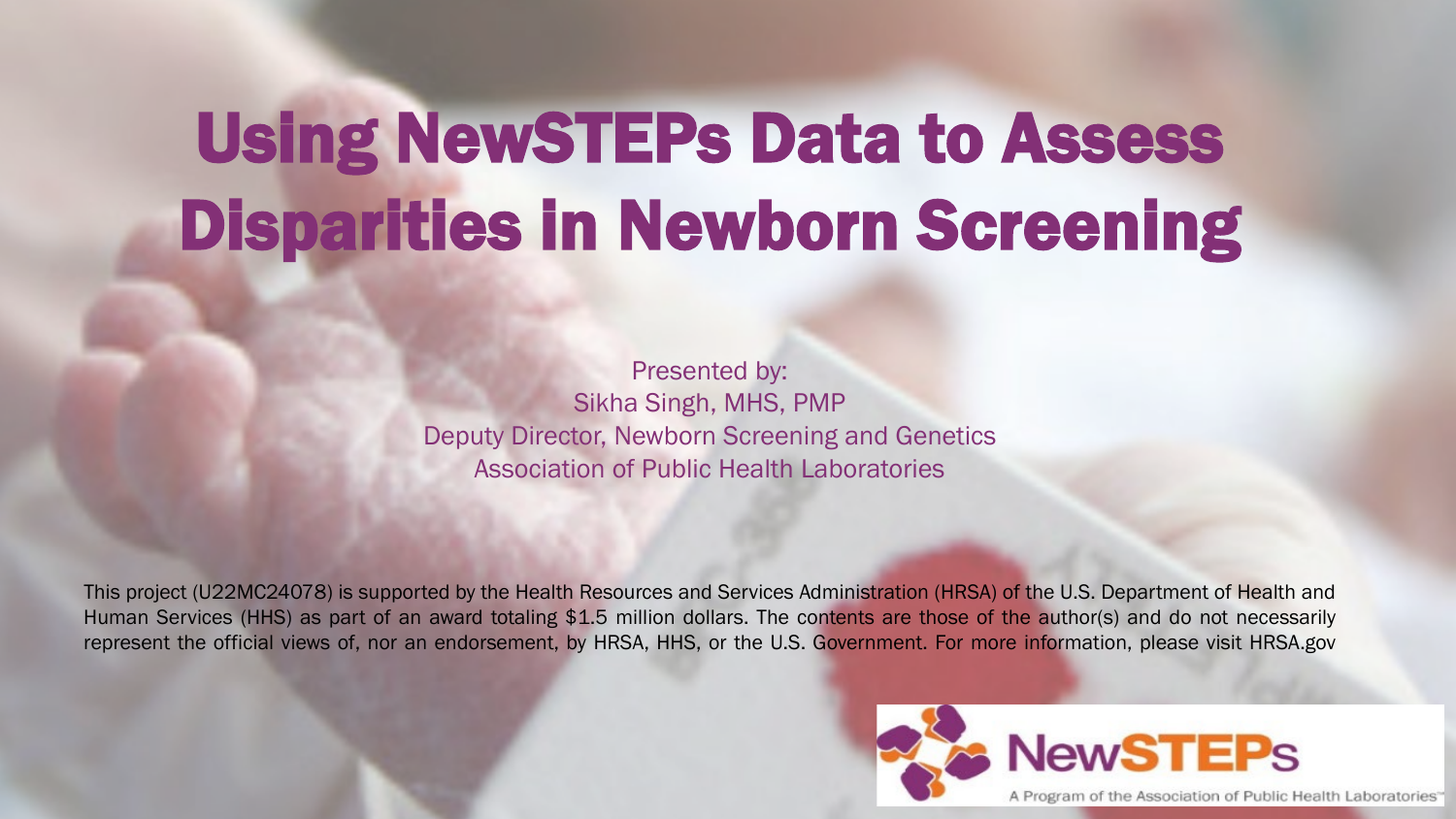## Data Set Description (Cases in NewSTEPs from ~2011 to mid-2021)

DRIED BLOOD SPOT DISORDERS ONLY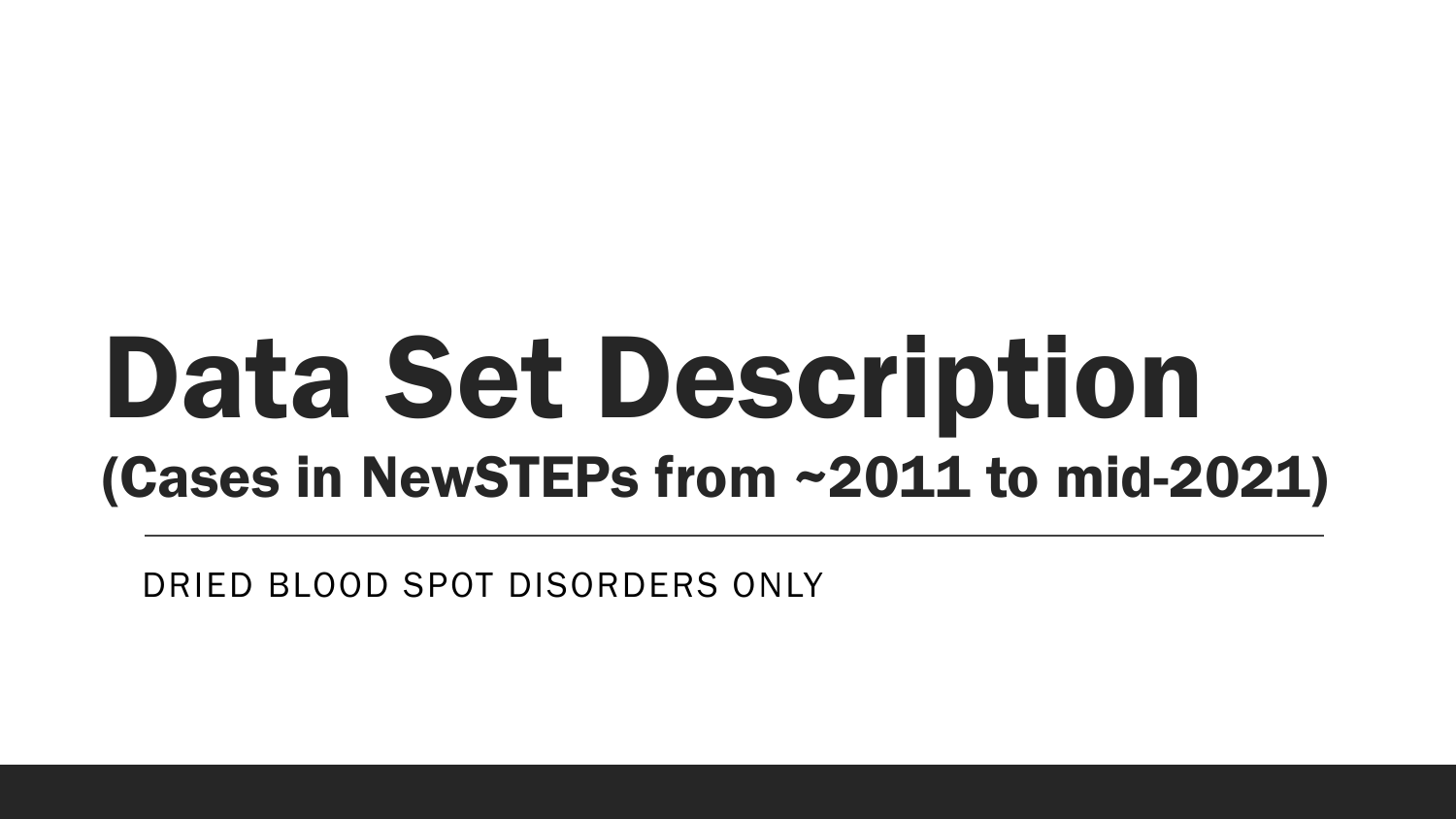#### Total Cases Per State (N=29,404)



Note: *case entry for states varies across years as a result of time of signed MOU, case entry mechanisms.*

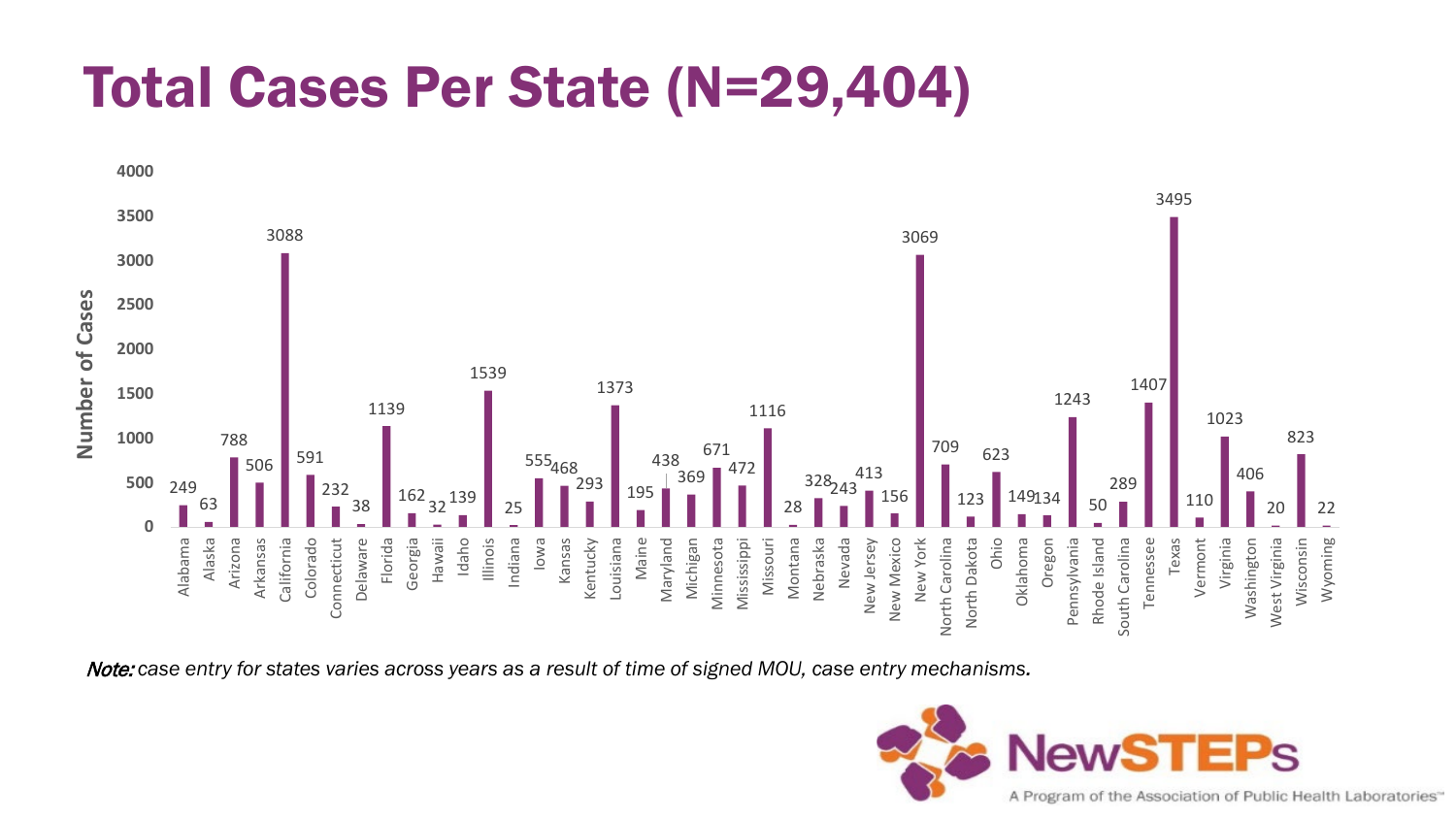Congenital Adrenal Hyperplasia Congenital Adrenal Hyperplasia

Glutaric aciduria type I and the Contract of the Hearing Loss and Hearing Loss

Holocarboxylase synthase deficiency example and the Homocystinuria

Long chain L-3-hydroxyacyl-CoA dehydrogenase deficiency MPS I

Maple Syrup Urine Disease **Phenylketonuria** Phenylketonuria

Medium chain acyl-CoA dehydrogenase deficiency **Pompe disease** 

Methylmalonic acidemia (methylmalonyl-CoA-mutase) S,S disease (Sickle Cell Anemia)

Propionic academia National S, beta-thalassemia

Trifunctional protein deficiency North Contract Contract Contract Contract Contract Contract Contract Contract Contract Contract Contract Contract Contract Contract Contract Contract Contract Contract Contract Contract Con

Very Long chain acyl-CoA dehydrogenase deficiency Severe Combined Immunodeficiency

#### TIME CRITICAL CONDITIONS (N = 3,904) TIME SENSITIVE CONDITIONS (N = 25,500)

3-Hydroxy-3-methylglutaric aciduria 3-methylcrotonyl-CoA carboxylase deficiency Spinal Muscular Atrophy Argininosuccinic aciduria **Biotinidase deficiency Containing the Containing Type 1** Argininosuccinic aciduria Type 1 β-ketothiolase deficiency Carnitine uptake/transport defect X-linked ALD Citrullinemia type I Congenital Hypothyroidism Content Conference (All secondary conditions) Classic Galactosemia Critical Congenital Heart Disease Isovaleric academia **Methylmalonic acidemia (cobalamin disorders) Methylmalonic acidemia (cobalamin disorders)** 

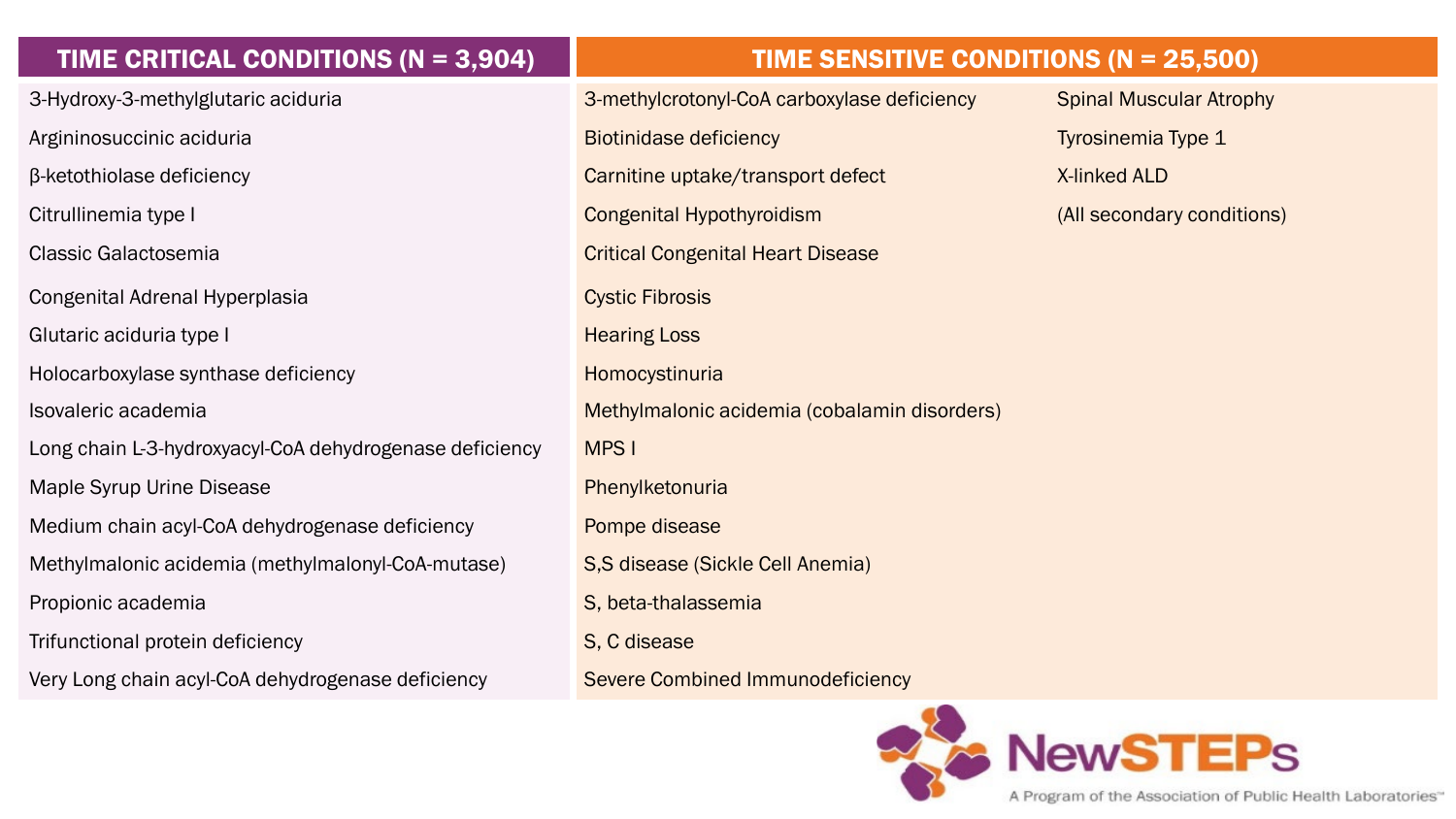### Race/Ethnicity (N=29,404)

| <b>Category</b>                  | Count | Percentage | Category                    | Count | Percentage |
|----------------------------------|-------|------------|-----------------------------|-------|------------|
| Asian                            | 1279  | 4.3%       | Hispanic/Latino/Spanish     | 4158  | 14.14%     |
| <b>Black or African American</b> | 6685  | 22.7%      | Not Hispanic/Latino/Spanish | 13629 | 46%        |
| Hawaiian/Pacific Islander        | 43    | 0.15%      | <b>Not Reported</b>         | 11617 | 39.5%      |
| Native American                  | 154   | 0.52%      |                             |       |            |
| White                            | 11037 | 37.5%      |                             |       |            |
| <b>Mixed</b>                     | 352   | 1.2%       |                             |       |            |

- 39 Different Race Groupings Reported
- 9,854 Cases With No Race Reported (33.5% of cases have no race/ethnicity provided)

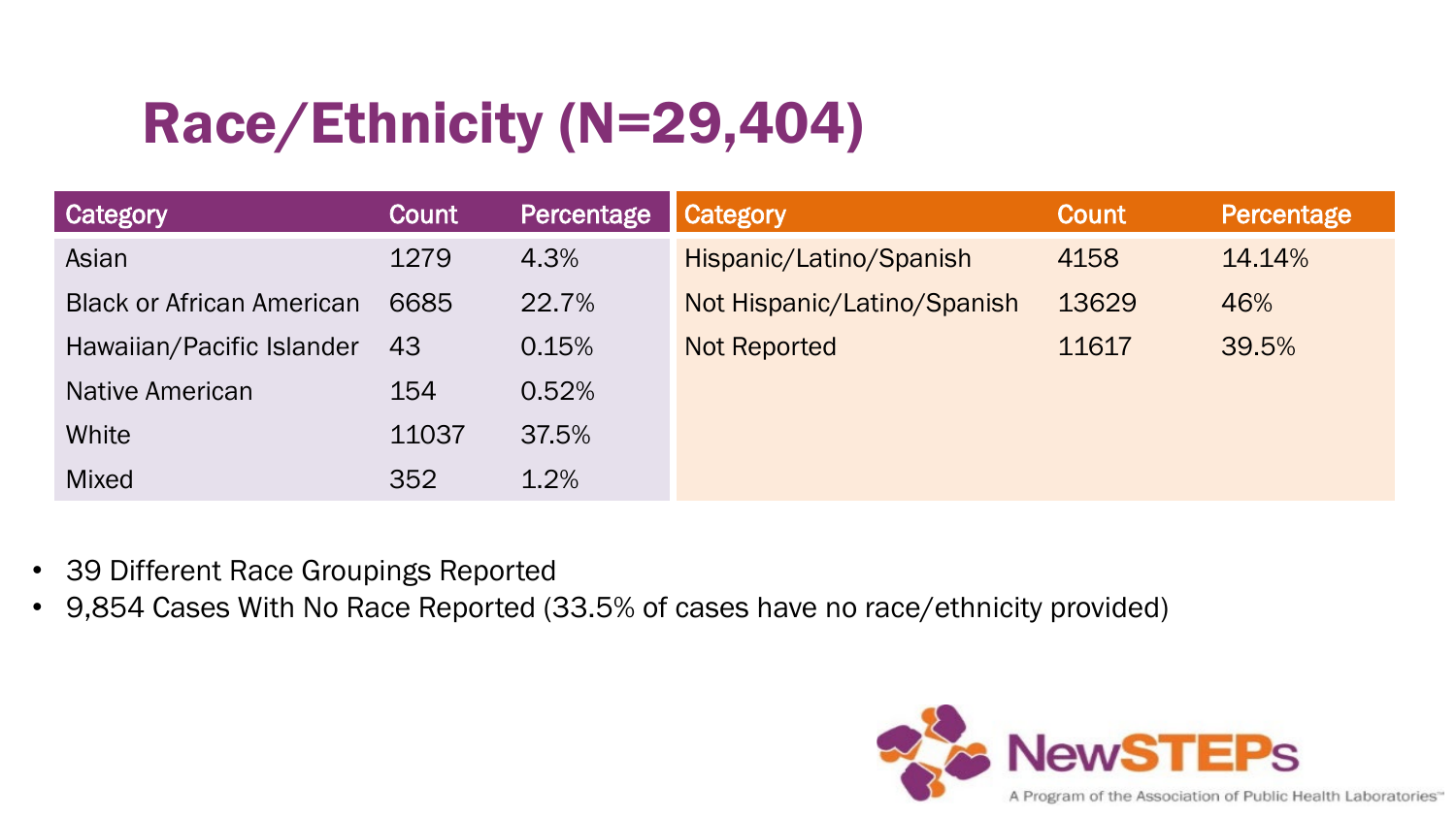# Timeliness Data (N=22,199)

PERFORMED ON THOSE CASES REPORTED TO BE DETECTED BY THE INITIAL SPECIMEN ONLY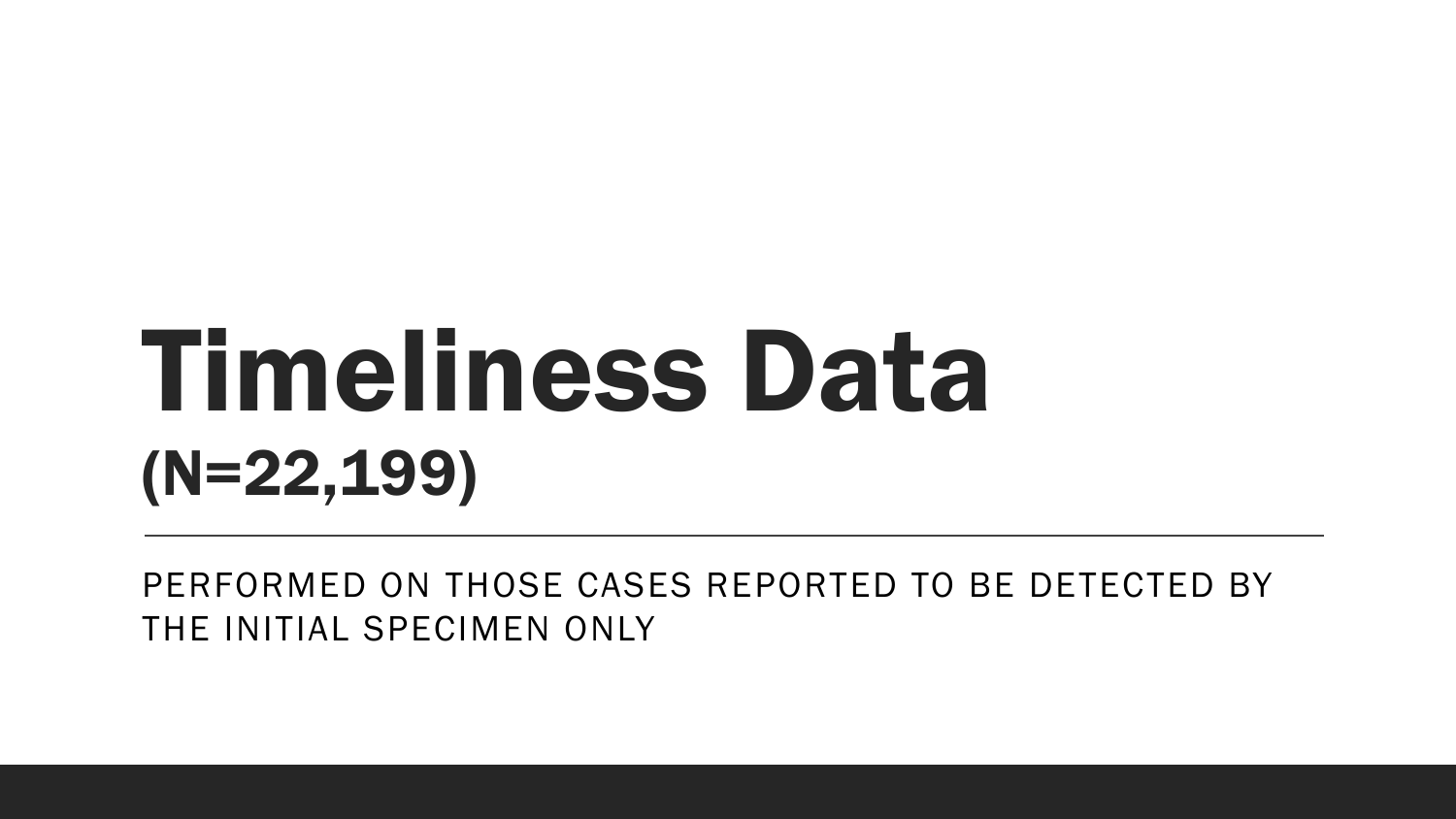#### Initial Specimen Cases Per State (N=22,199)



Note: *case entry for states varies across years*

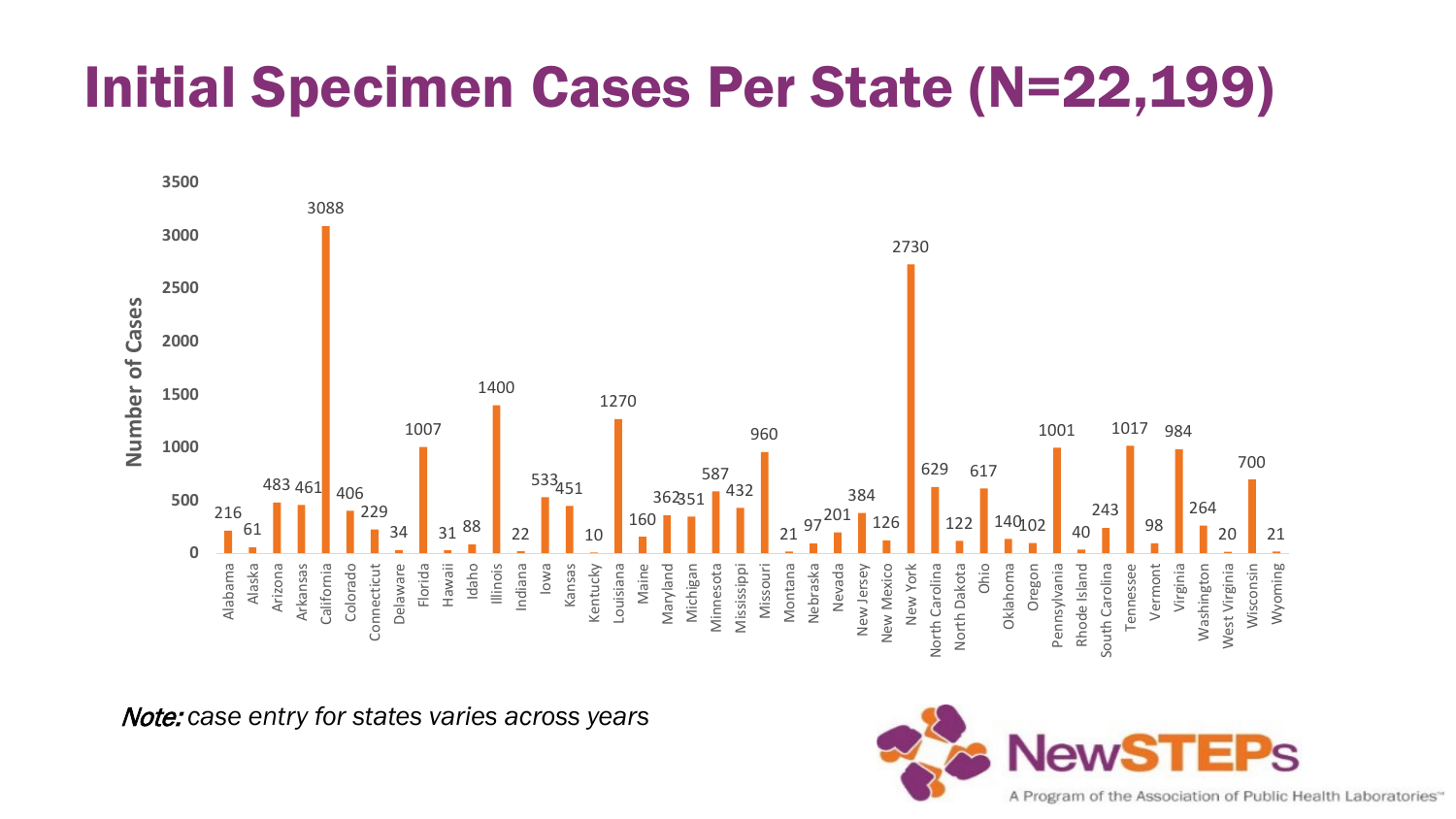### Missing Timeliness Data

| Category                            | Number of Cases with<br>No Data | Percentage of Cases with<br>No Data | Number of Outliers* |
|-------------------------------------|---------------------------------|-------------------------------------|---------------------|
| <b>Birth to Specimen Collection</b> | 243                             | 1.1%                                | 202                 |
| <b>Birth to Receipt</b>             | 386                             | 1.8%                                | 187                 |
| <b>Birth to Report</b>              | 597                             | 2.7%                                | 15                  |
| <b>Birth to Diagnosis</b>           | 1897                            | 8.5%                                | 45                  |
| <b>Birth to Intervention</b>        | 3429                            | 15.4%                               | 49                  |

#### \*Outliers defined as follows:

- Birth to Specimen Collection: values of 0 or z-score 2.5 (values above 525 hours)
- Birth to Receipt: values of 0 or >14 days
- Birth to Report: values of 0 or z-score 2.5 (values above 373 days)
- Birth to Diagnosis Confirmation: values of 0 or z-score 2.5 (values above 2000 days)
- Birth to Intervention: values of 0

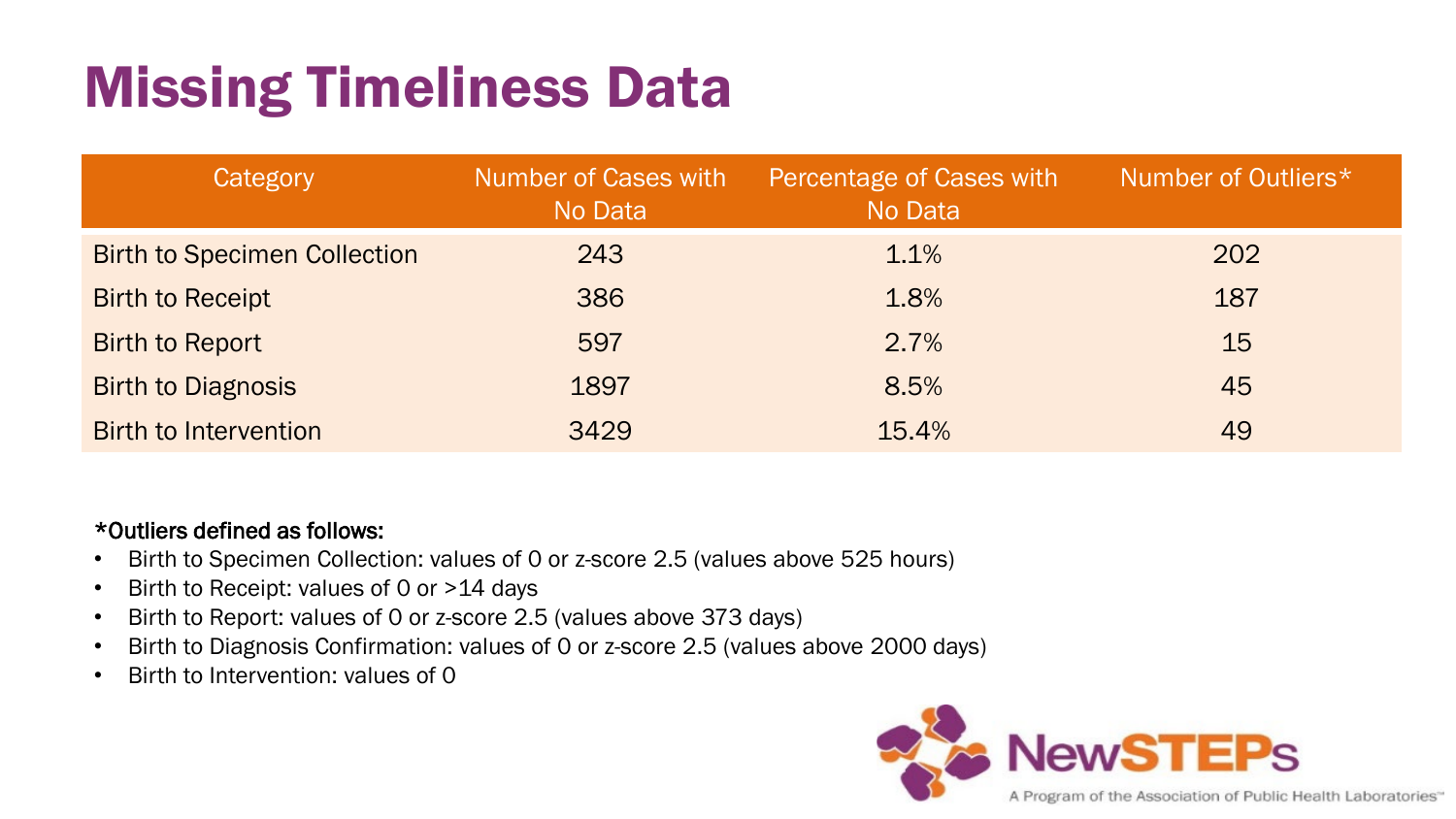# Timeliness Data (By Race)

RACE CONDENSED INTO 7 CATEGORIES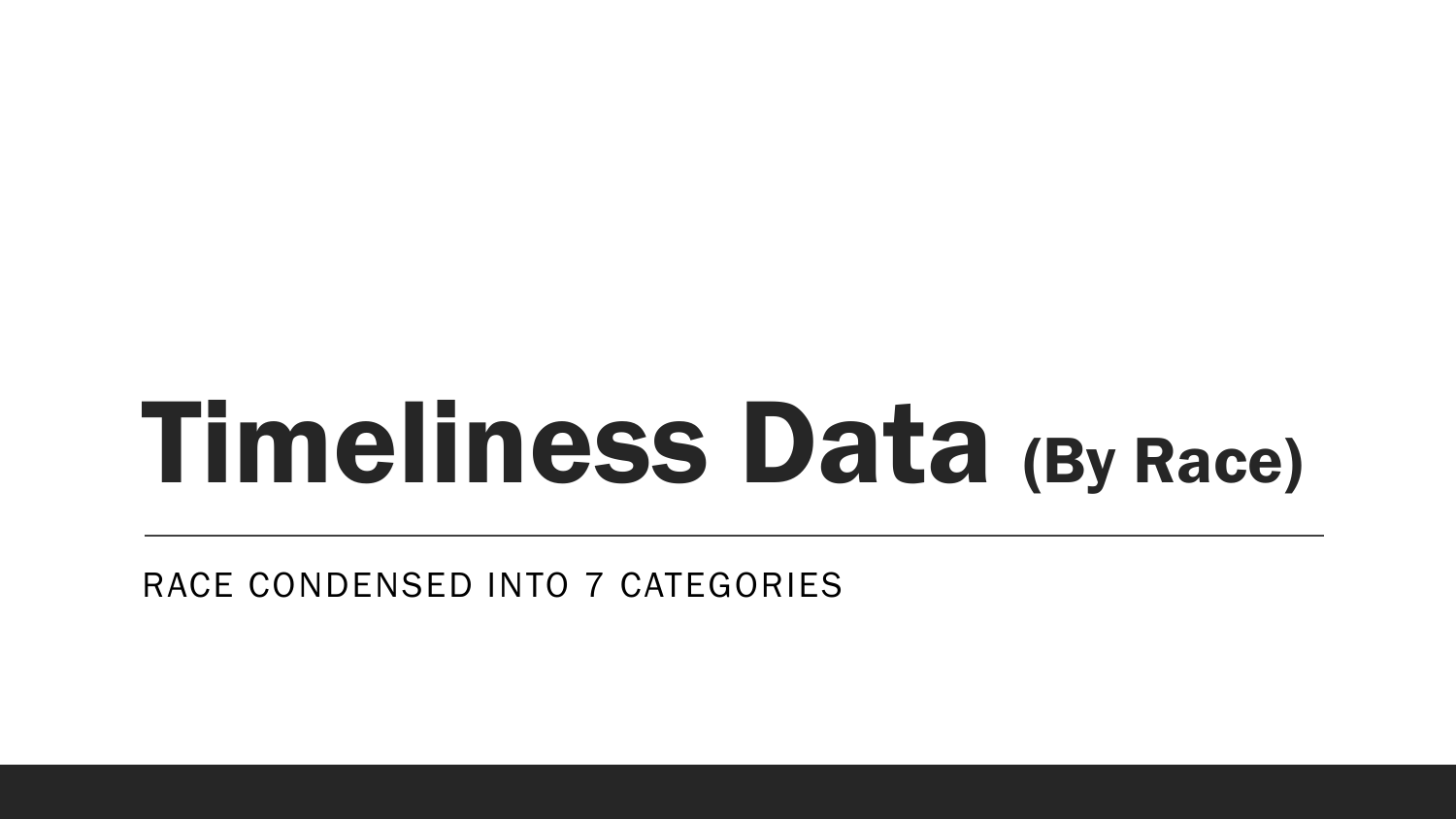### Overarching Timeliness by Race

|                               | <b>Median Birth to Report (days)</b> | IQR            | <b>Median Birth to Diagnosis (days)</b> | <b>IQR</b> | <b>Median Birth to Intervention (days)</b> | <b>IQR</b> |
|-------------------------------|--------------------------------------|----------------|-----------------------------------------|------------|--------------------------------------------|------------|
| Asian                         |                                      | 3              | 22                                      | 42         |                                            | 18         |
| <b>Black/African American</b> |                                      | $\mathbf{3}$   | 33                                      | 51         | 23                                         | 41         |
| <b>Islander</b>               |                                      | $\mathbf{3}$   | 18                                      | 55         | q                                          | 12         |
| Native American               |                                      | $\mathbf{3}$   | 11                                      | 15         |                                            | 9.3        |
| White                         |                                      | 4              | 25                                      | 42         | 11                                         | 20         |
| Other/Mixed                   |                                      | $\overline{2}$ | 31                                      | 51         | 13                                         | 23         |
| Not Reported                  |                                      | $\mathbf{3}$   | 20                                      | 34         | 9                                          | 13         |
|                               |                                      |                |                                         |            |                                            |            |

Note: *Birth to Specimen Collection and Birth to Receipt were similar and not statistically significant*

*IQR = Interquartile Range*

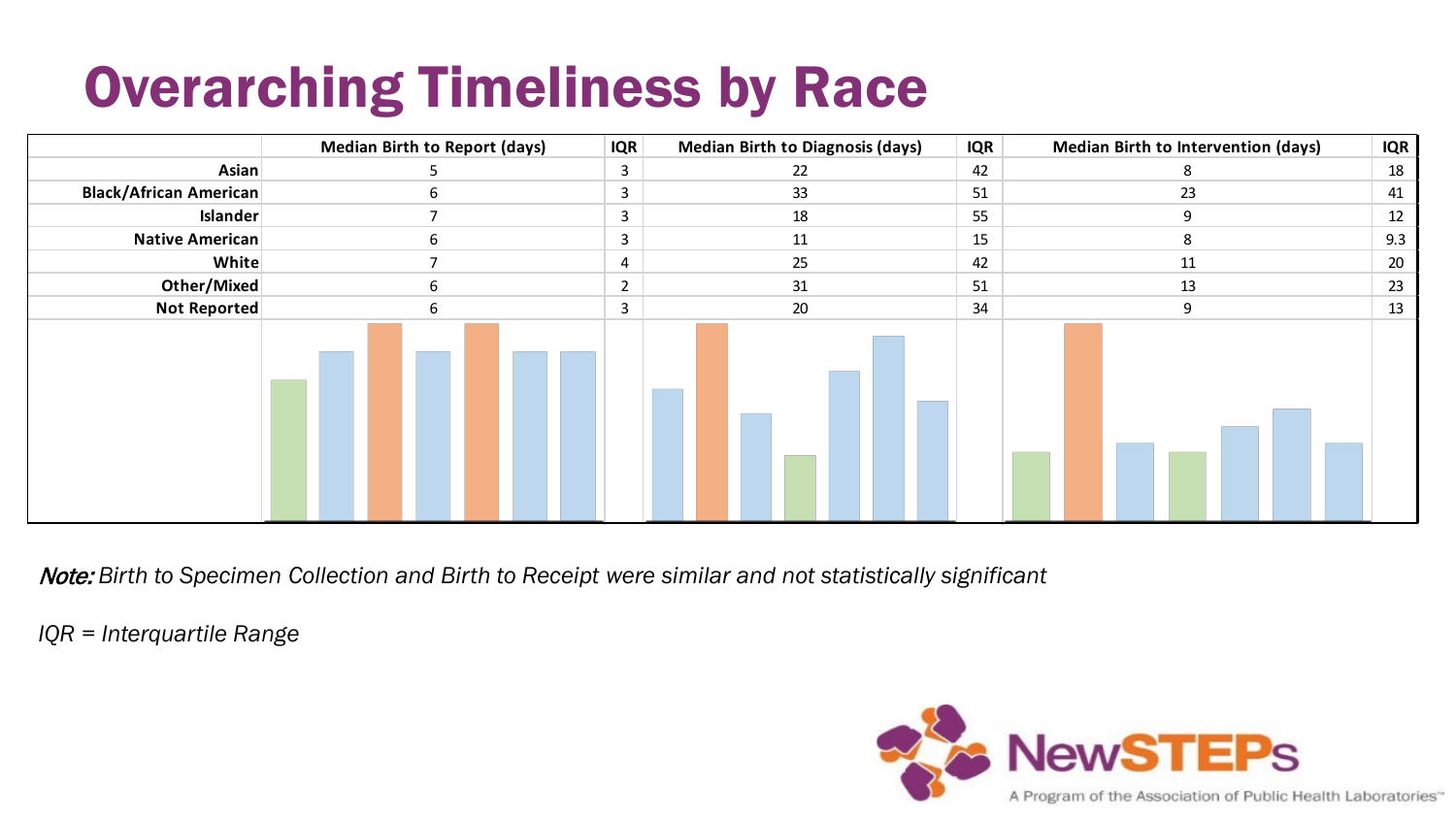#### Timeliness by Race: Birth to Diagnosis

|                               | <b>Native</b><br><b>American</b> | <b>Islander</b> | Not<br>Reported | <b>Asian</b> | <b>White</b> | Other/Mixed | <b>Black/African</b><br><b>American</b> |
|-------------------------------|----------------------------------|-----------------|-----------------|--------------|--------------|-------------|-----------------------------------------|
| <b>Native American</b>        |                                  |                 |                 |              |              |             |                                         |
| <b>Islander</b>               | $\star$                          |                 |                 |              |              |             |                                         |
| <b>Not Reported</b>           | $\star$                          | ns              |                 |              |              |             |                                         |
| <b>Asian</b>                  | $\star$                          | ns              | $\star$         |              |              |             |                                         |
| <b>White</b>                  | $\star$                          | <b>ns</b>       | $\star$         | ns           |              |             |                                         |
| <b>Other/Mixed</b>            | $\star$                          | ns              | $\star$         | $\star$      | $\star$      |             |                                         |
| <b>Black/African American</b> | $\star$                          | ns              | $\star$         | $\star$      | $\star$      | ns          |                                         |

*Asterisks (\*) indicate significant differences (p < 0.05) between reported racial categories. Conducted by Kruskal-Wallis/post-hoc Dunn.*

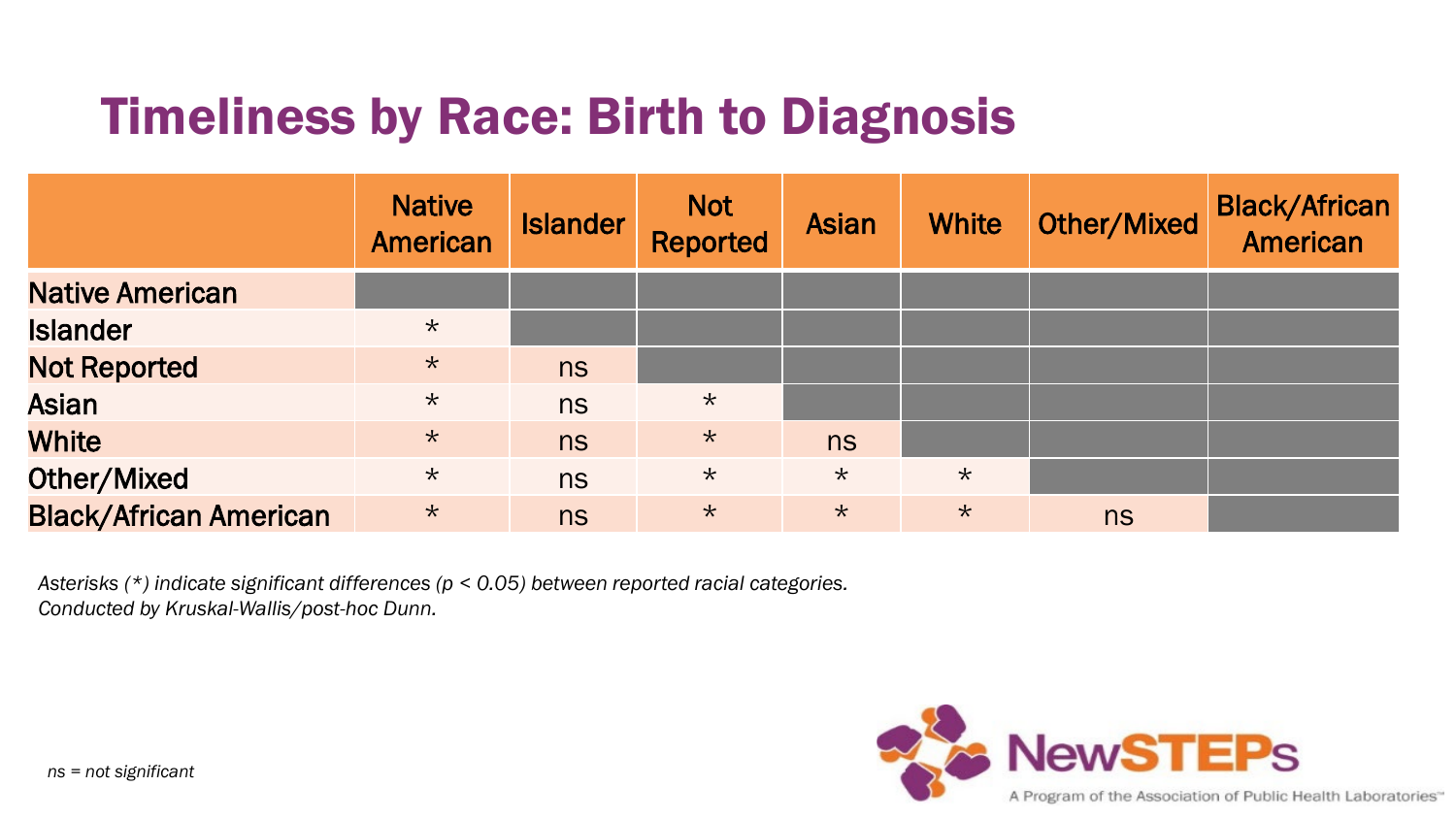#### Timeliness by Race: Birth to Intervention

|                               | <b>Native</b><br><b>American</b> | <b>Islander</b> | <b>Not</b><br><b>Reported</b> | <b>Asian</b> | <b>White</b> | Other/Mixed | <b>Black/African</b><br><b>American</b> |
|-------------------------------|----------------------------------|-----------------|-------------------------------|--------------|--------------|-------------|-----------------------------------------|
| <b>Native American</b>        |                                  |                 |                               |              |              |             |                                         |
| <b>Islander</b>               | ns                               |                 |                               |              |              |             |                                         |
| <b>Not Reported</b>           | ns                               | ns              |                               |              |              |             |                                         |
| <b>Asian</b>                  | ns                               | ns              | $\star$                       |              |              |             |                                         |
| <b>White</b>                  | ns                               | <b>ns</b>       | $\star$                       | ns           |              |             |                                         |
| <b>Other/Mixed</b>            | $\star$                          | ns              | $\star$                       | $\star$      | $\star$      |             |                                         |
| <b>Black/African American</b> | $\star$                          | $\star$         | $\star$                       | $\star$      | $\star$      | $\star$     |                                         |

*Asterisks (\*) indicate significant differences (p < 0.05) between reported racial categories. Conducted by Kruskal-Wallis/post-hoc Dunn.*

*ns = not significant*

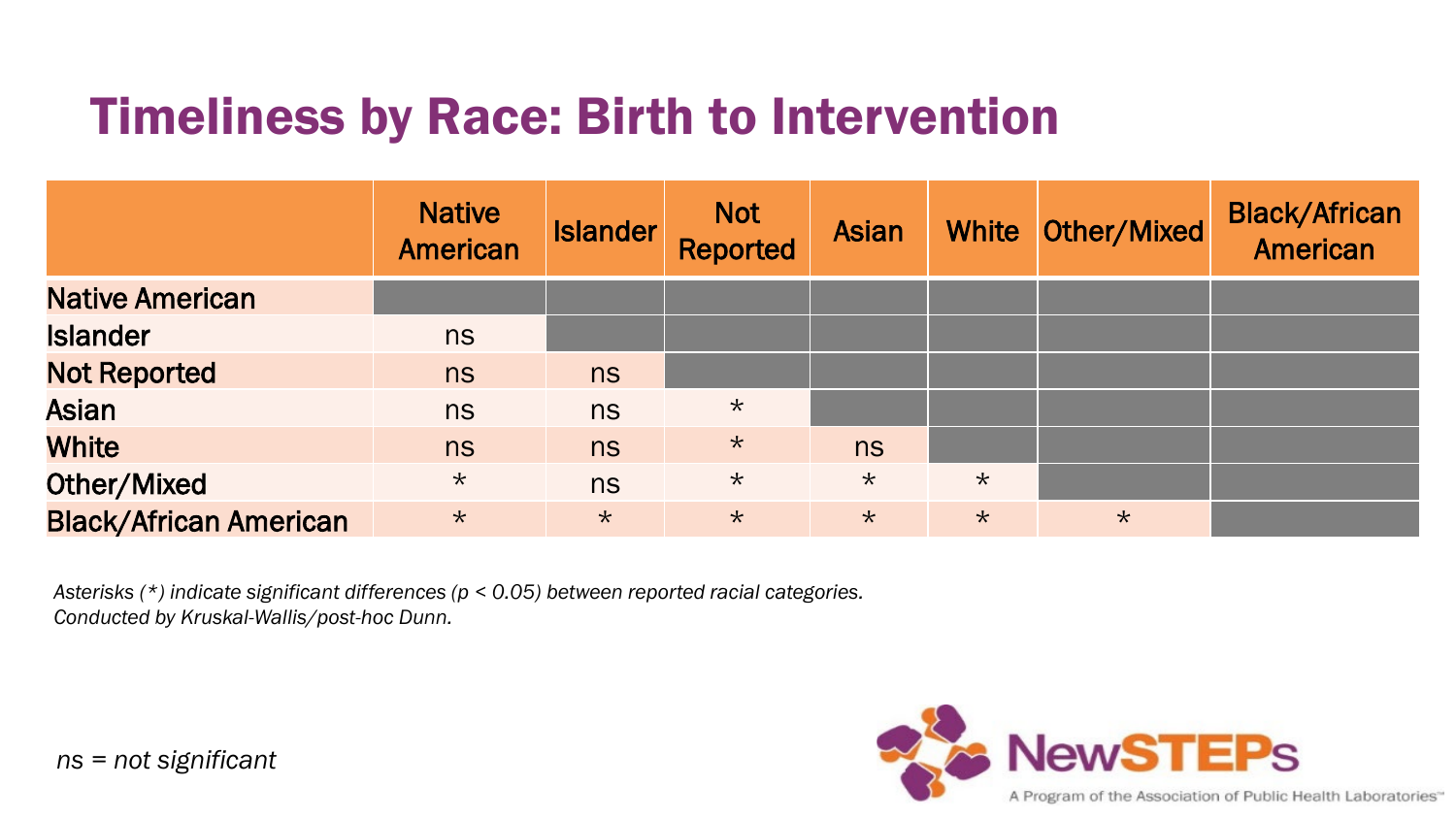## Overarching Timeliness by Race Condensed

|              | <b>Median Birth to Report (days)</b> | <b>IQR</b> | <b>Median Birth to Diagnosis (days)</b> | <b>IQR</b> | <b>Median Birth to Intervention (days)</b> | IQR |
|--------------|--------------------------------------|------------|-----------------------------------------|------------|--------------------------------------------|-----|
| White        |                                      | 3          | 20                                      | 34         |                                            | 13  |
| Other/Mixed  |                                      | 3          | 31                                      | 50         | 19                                         | 38  |
| Not Reported |                                      | 4          | 25                                      | 42         |                                            | 20  |
|              |                                      |            |                                         |            |                                            |     |

Note: *Birth to Specimen Collection and Birth to Receipt medians were similar and not statistically significant*

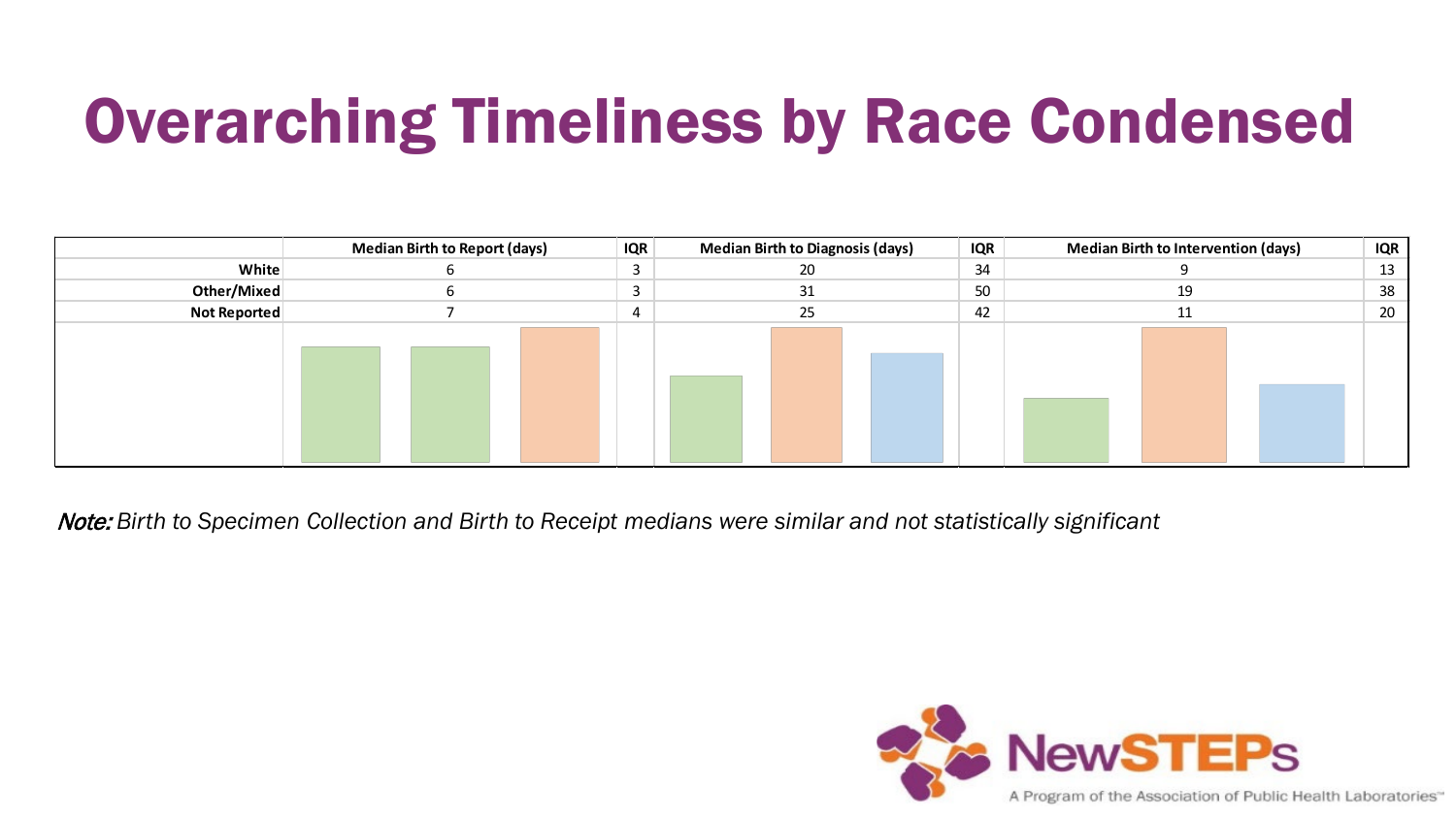#### Timeliness by Condensed Race: Birth to Diagnosis & Intervention

|                     | <b>BIRTH TO DIAGNOSIS</b>                    |  |  |  |  |  |  |  |  |  |
|---------------------|----------------------------------------------|--|--|--|--|--|--|--|--|--|
|                     | <b>Not Reported</b><br>White<br><b>Other</b> |  |  |  |  |  |  |  |  |  |
| White               |                                              |  |  |  |  |  |  |  |  |  |
| <b>Other</b>        | $\star$                                      |  |  |  |  |  |  |  |  |  |
| <b>Not Reported</b> |                                              |  |  |  |  |  |  |  |  |  |

| <b>BIRTH TO INTERVENTION</b> |         |              |                     |  |  |  |  |  |
|------------------------------|---------|--------------|---------------------|--|--|--|--|--|
|                              | White   | <b>Other</b> | <b>Not Reported</b> |  |  |  |  |  |
| <b>White</b>                 |         |              |                     |  |  |  |  |  |
| <b>Other</b>                 | $\star$ |              |                     |  |  |  |  |  |
| <b>Not Reported</b>          | $\star$ | $\star$      |                     |  |  |  |  |  |

*Asterisks (\*) indicate significant differences (p < 0.05) between reported racial categories. Conducted by Kruskal-Wallis/post-hoc Dunn.*

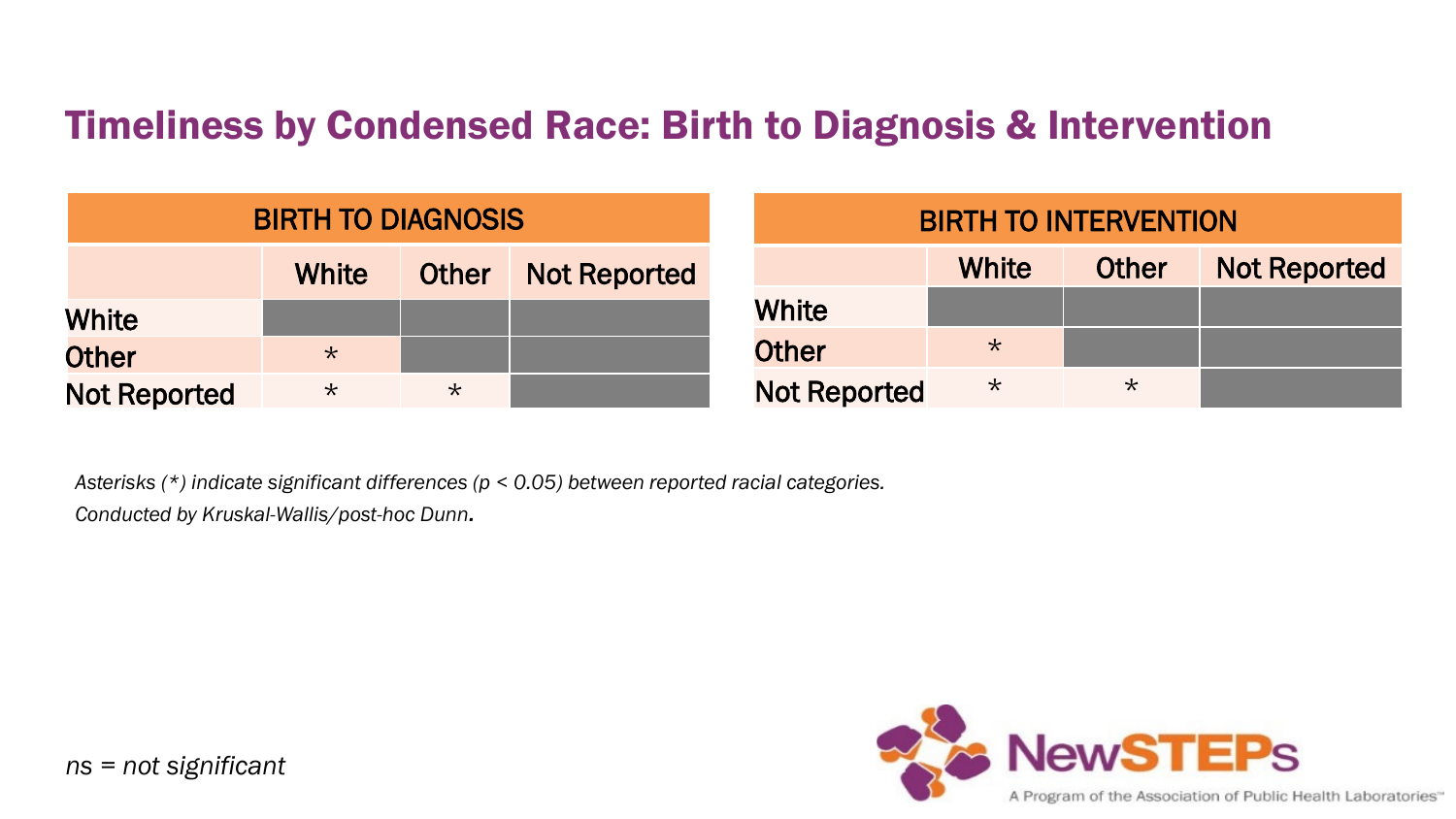# Timeliness Data

TIME CRITICAL DISEASES BY RACE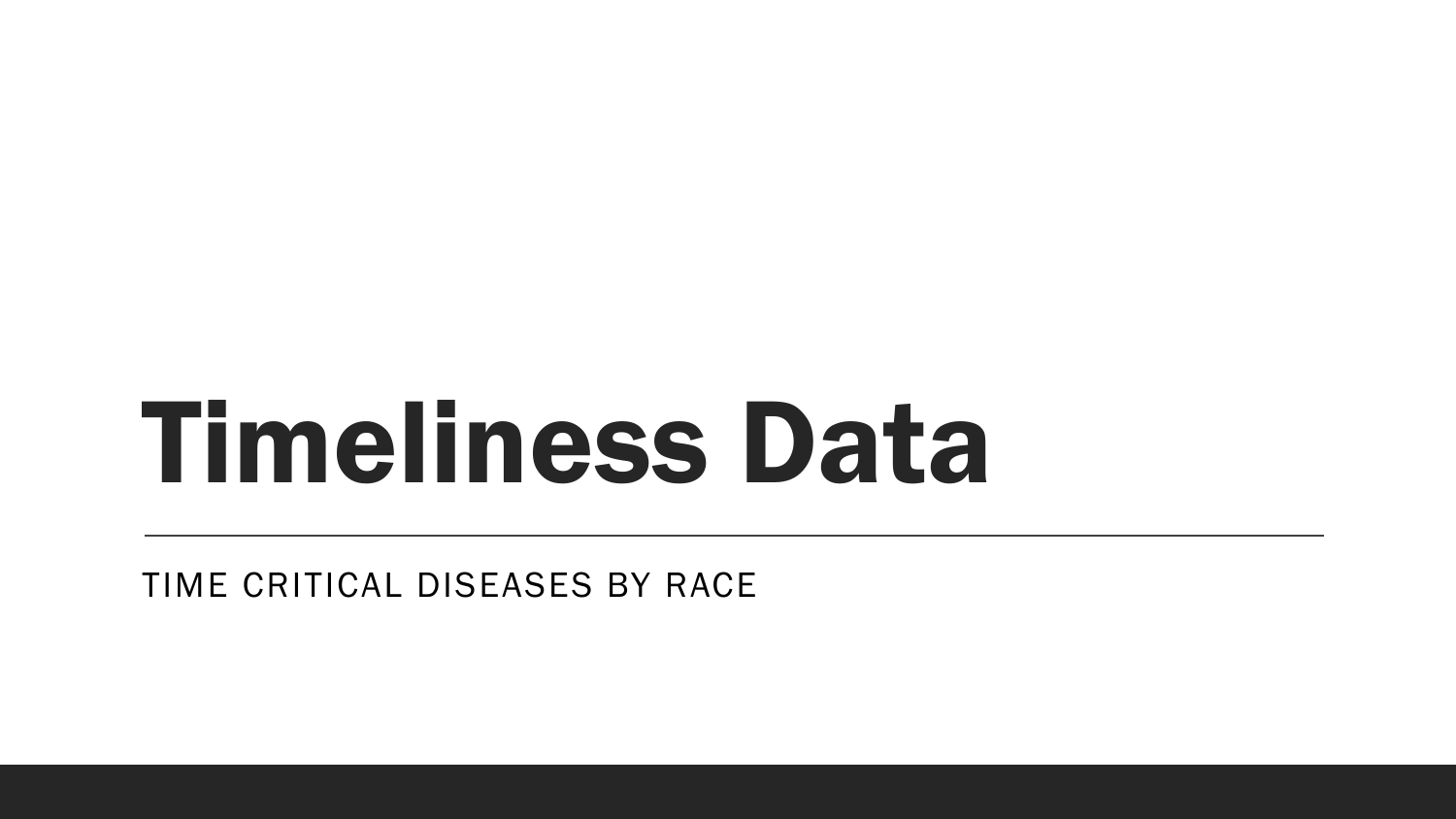### Timeliness by Race (Time Critical)

|                                  | <b>Median Birth to Report (days)</b> | <b>IQR</b>     | <b>Median Birth to Diagnosis (days)</b> | <b>IQR</b> | Median (IQR) Birth to Intervention (days) | <b>IQR</b> |
|----------------------------------|--------------------------------------|----------------|-----------------------------------------|------------|-------------------------------------------|------------|
| Asian (N = 129)                  |                                      | $\epsilon$     | 13.5                                    | 28         |                                           |            |
| Black/African American (N = 230) |                                      | 3              |                                         | 26         |                                           |            |
| Islander (N = 6)                 |                                      | 0.75           |                                         |            |                                           | 10.25      |
| Native American (N = 23)         |                                      | 4              |                                         | 8.5        |                                           | 9.5        |
| White $(N = 1591)$               |                                      | 3              | 14                                      | 28         |                                           |            |
| Other/Mixed (N = 50)             |                                      | 3              |                                         | 33         | 6.6                                       | 7.5        |
| Not Reported (N = 874)           |                                      | $\overline{2}$ |                                         |            |                                           |            |
|                                  |                                      |                |                                         |            |                                           |            |

Note: *Birth to Specimen Collection and Birth to Receipt medians were similar and not statistically significant*

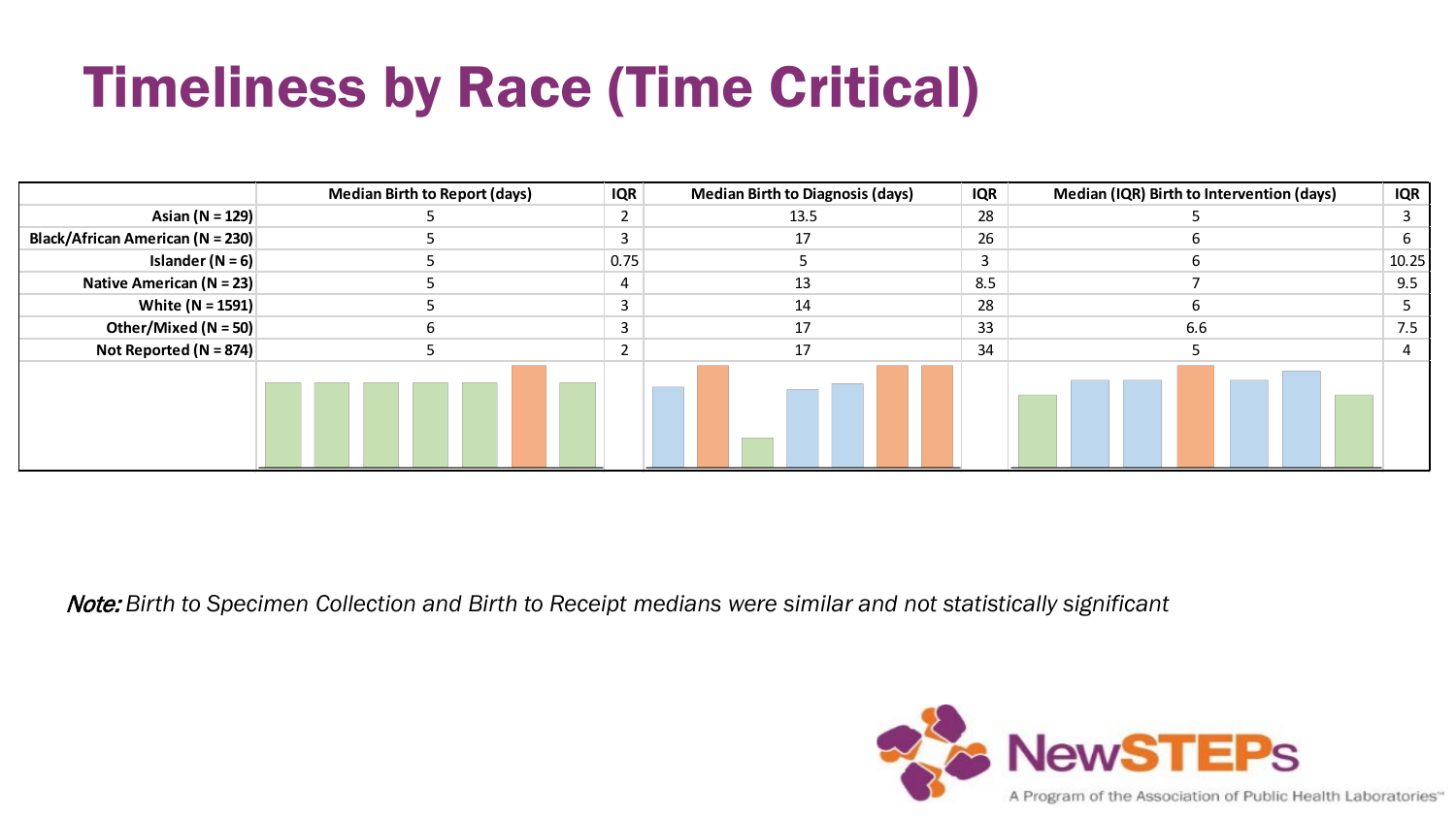#### Timeliness by Race (Time Critical): Birth to Diagnosis

|                               | <b>Native</b><br><b>American</b> | <b>Islander</b> | <b>Not</b><br><b>Reported</b> | <b>Asian</b> | <b>White</b> | <b>Other/Mixed</b> | <b>Black/African</b><br><b>American</b> |
|-------------------------------|----------------------------------|-----------------|-------------------------------|--------------|--------------|--------------------|-----------------------------------------|
| <b>Native American</b>        |                                  |                 |                               |              |              |                    |                                         |
| <b>Islander</b>               | ns                               |                 |                               |              |              |                    |                                         |
| <b>Not Reported</b>           | ns                               | ns              |                               |              |              |                    |                                         |
| <b>Asian</b>                  | ns                               | ns              | ns                            |              |              |                    |                                         |
| <b>White</b>                  | ns                               | ns              | $\star$                       | ns           |              |                    |                                         |
| <b>Other/Mixed</b>            | ns                               | ns              | ns                            | ns           | ns           |                    |                                         |
| <b>Black/African American</b> | ns                               | ns              | ns                            | ns           | ns           | ns                 |                                         |

*Asterisks (\*) indicate significant differences (p < 0.05) between reported racial categories.* 

*Conducted by Kruskal-Wallis/post-hoc Dunn.*

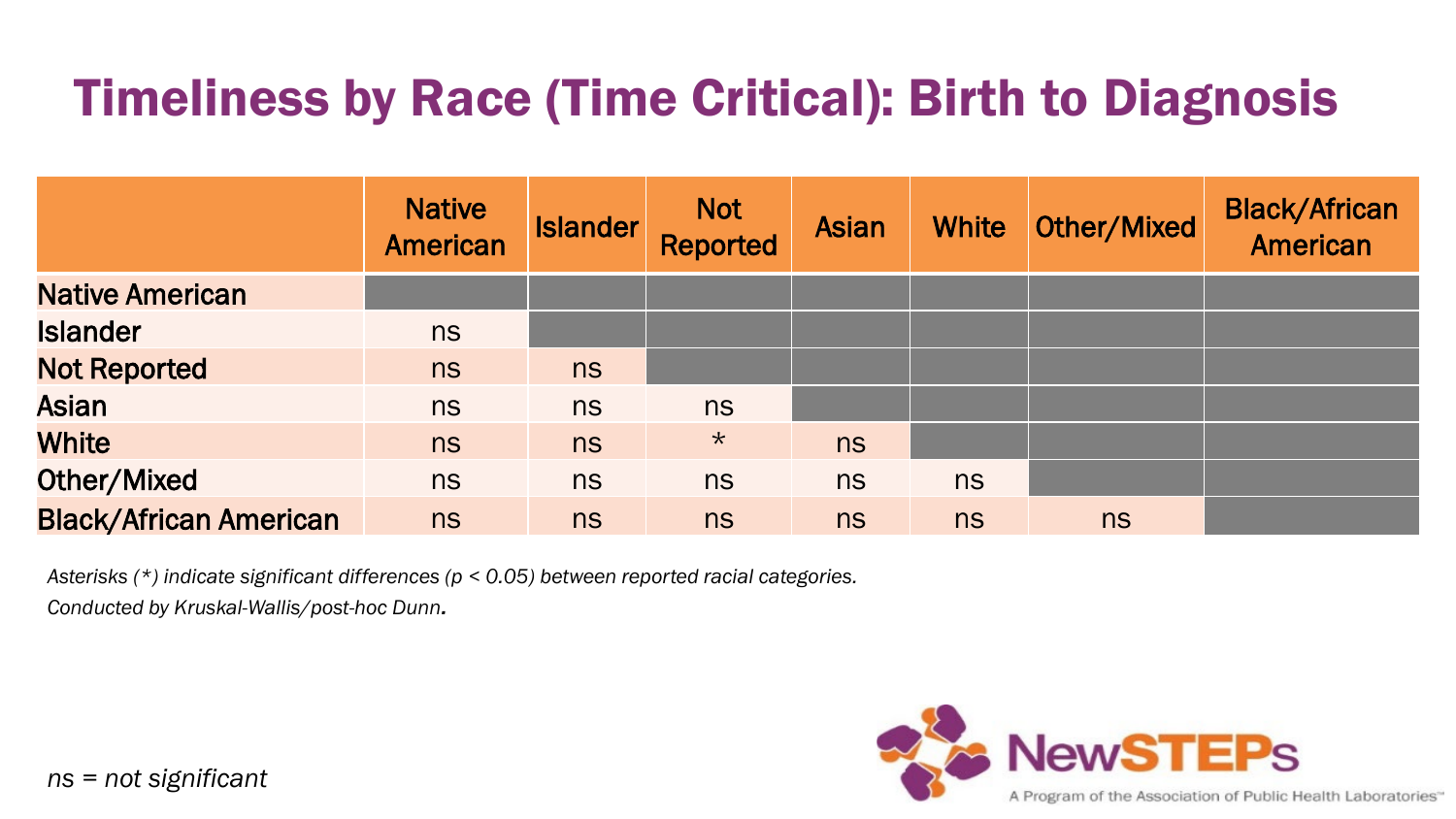#### Timeliness by Race (Time Critical): Birth to Intervention

|                               | <b>Native</b><br><b>American</b> | <b>Islander</b> | <b>Not</b><br><b>Reported</b> | <b>Asian</b> | <b>White</b> | <b>Other/Mixed</b> | <b>Black/African</b><br><b>American</b> |
|-------------------------------|----------------------------------|-----------------|-------------------------------|--------------|--------------|--------------------|-----------------------------------------|
| <b>Native American</b>        |                                  |                 |                               |              |              |                    |                                         |
| <b>Islander</b>               | ns                               |                 |                               |              |              |                    |                                         |
| <b>Not Reported</b>           | $\star$                          | ns              |                               |              |              |                    |                                         |
| <b>Asian</b>                  | ns                               | ns              | ns                            |              |              |                    |                                         |
| <b>White</b>                  | <b>ns</b>                        | <b>ns</b>       | $\star$                       | ns           |              |                    |                                         |
| Other/Mixed                   | ns                               | ns              | $\star$                       | ns           | ns           |                    |                                         |
| <b>Black/African American</b> | ns                               | ns              | $\star$                       | $\star$      | ns           | ns                 |                                         |

*Asterisks (\*) indicate significant differences (p < 0.05) between reported racial categories.* 

*Conducted by Kruskal-Wallis/post-hoc Dunn.*

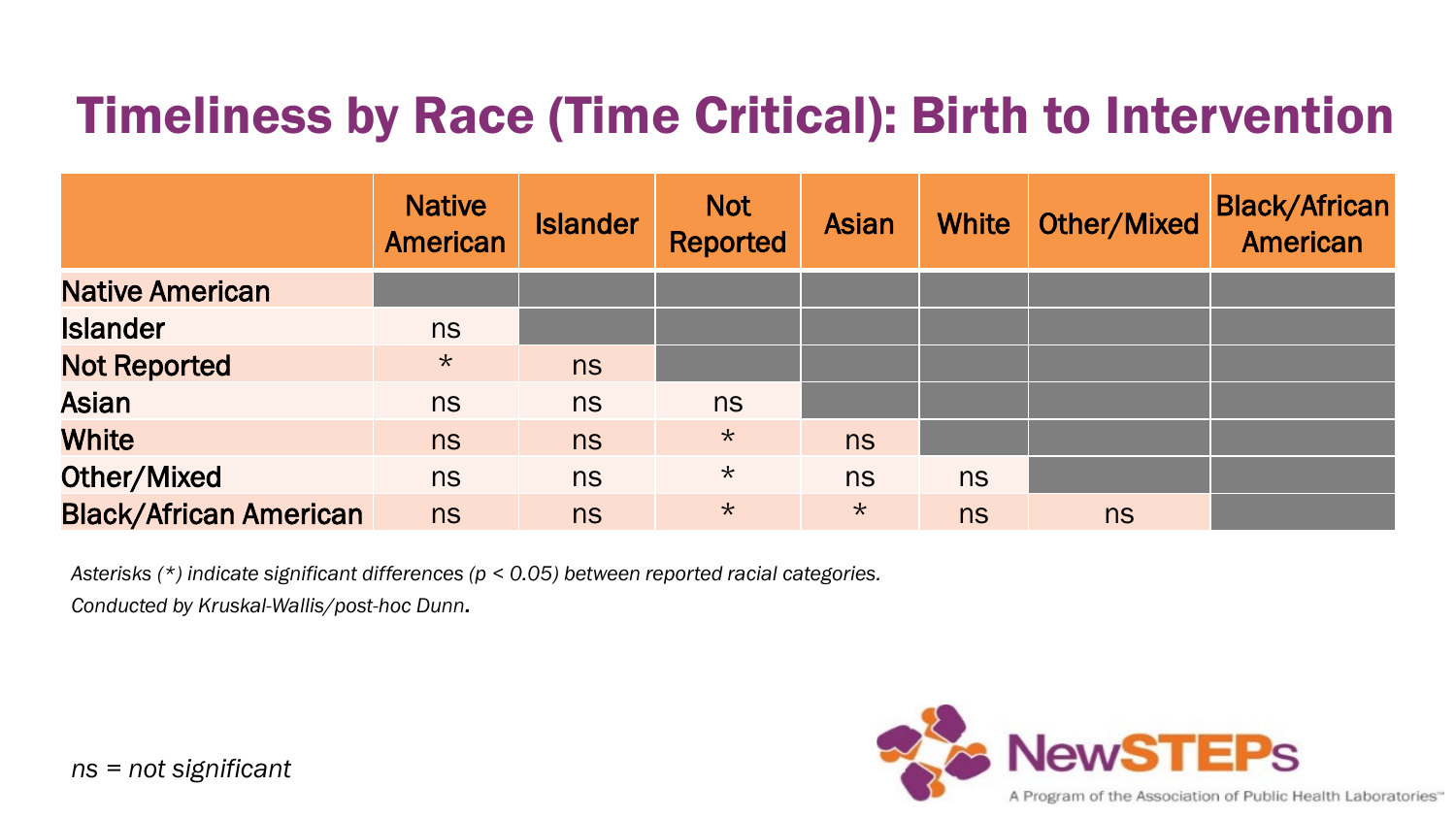# Timeliness Data

TIME SENSITIVE DISEASES BY RACE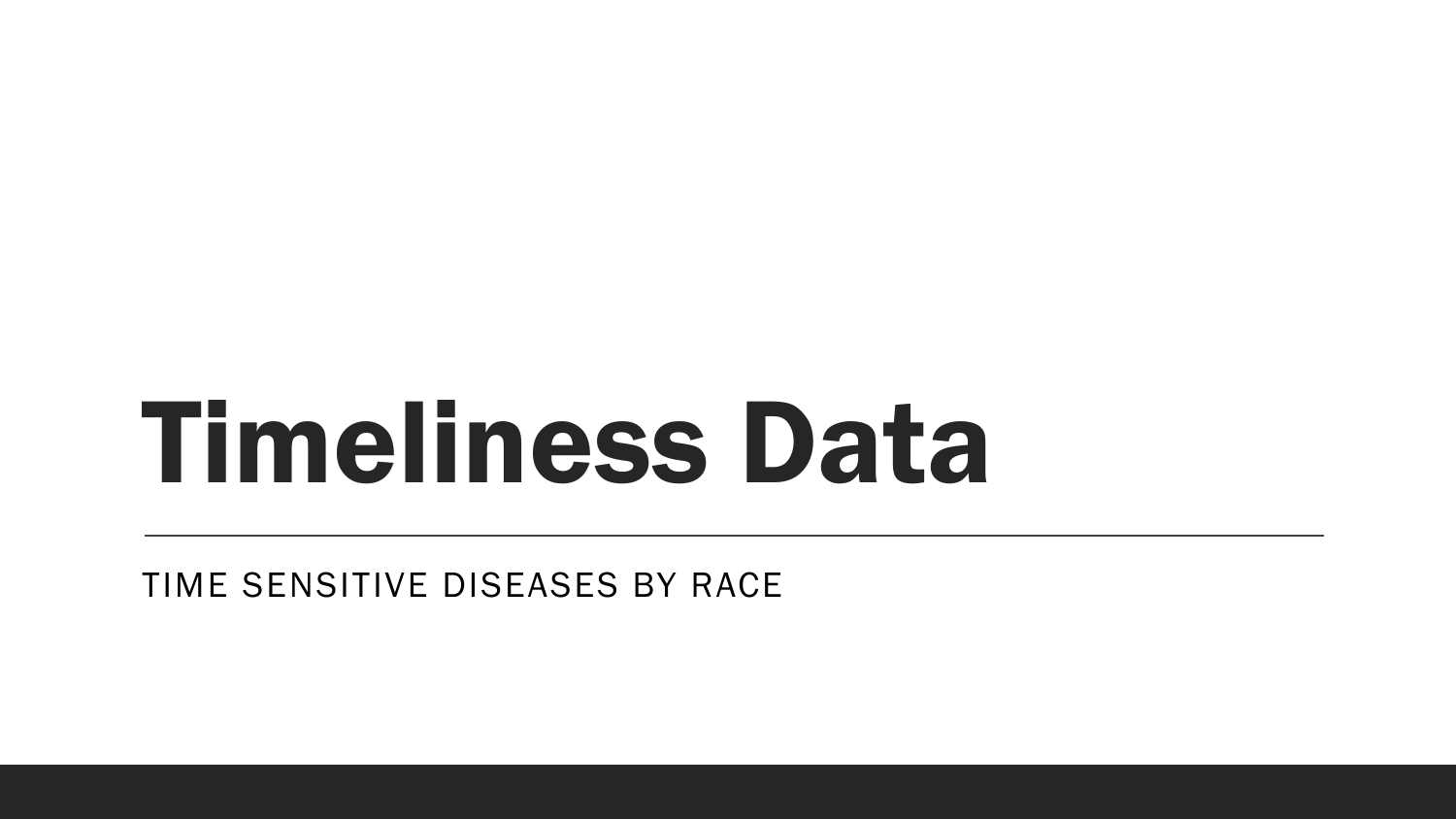### Timeliness by Race (Time Sensitive)

|                                   | <b>Median Birth to Report (days)</b> | <b>IQR</b> | <b>Median Birth to Diagnosis (days)</b> | IQR  | <b>Median Birth to Intervention (days)</b> | IQR   |
|-----------------------------------|--------------------------------------|------------|-----------------------------------------|------|--------------------------------------------|-------|
| Asian (N = 788)                   |                                      | э          | 24                                      | 44   |                                            | 22    |
| Black/African American (N = 4861) |                                      | 3          | 34                                      | 51   |                                            | 43    |
| Islander (N = 20)                 |                                      | 2.75       | 29                                      | 54   | 10                                         | 11.5  |
| Native American (N = 94)          |                                      |            |                                         | 16.5 |                                            | 14.25 |
| White (N = 7037)                  |                                      |            |                                         |      | 10                                         | 15    |
| Other/Mixed (N = 261)             |                                      |            | 34                                      | 52.5 |                                            | 25.5  |
| Not Reported (N = 5790)           |                                      |            | 26                                      | 42   |                                            | 23    |
|                                   |                                      |            |                                         |      |                                            |       |

Note: *Birth to Specimen Collection and Birth to Receipt medians were similar and not statistically significant*

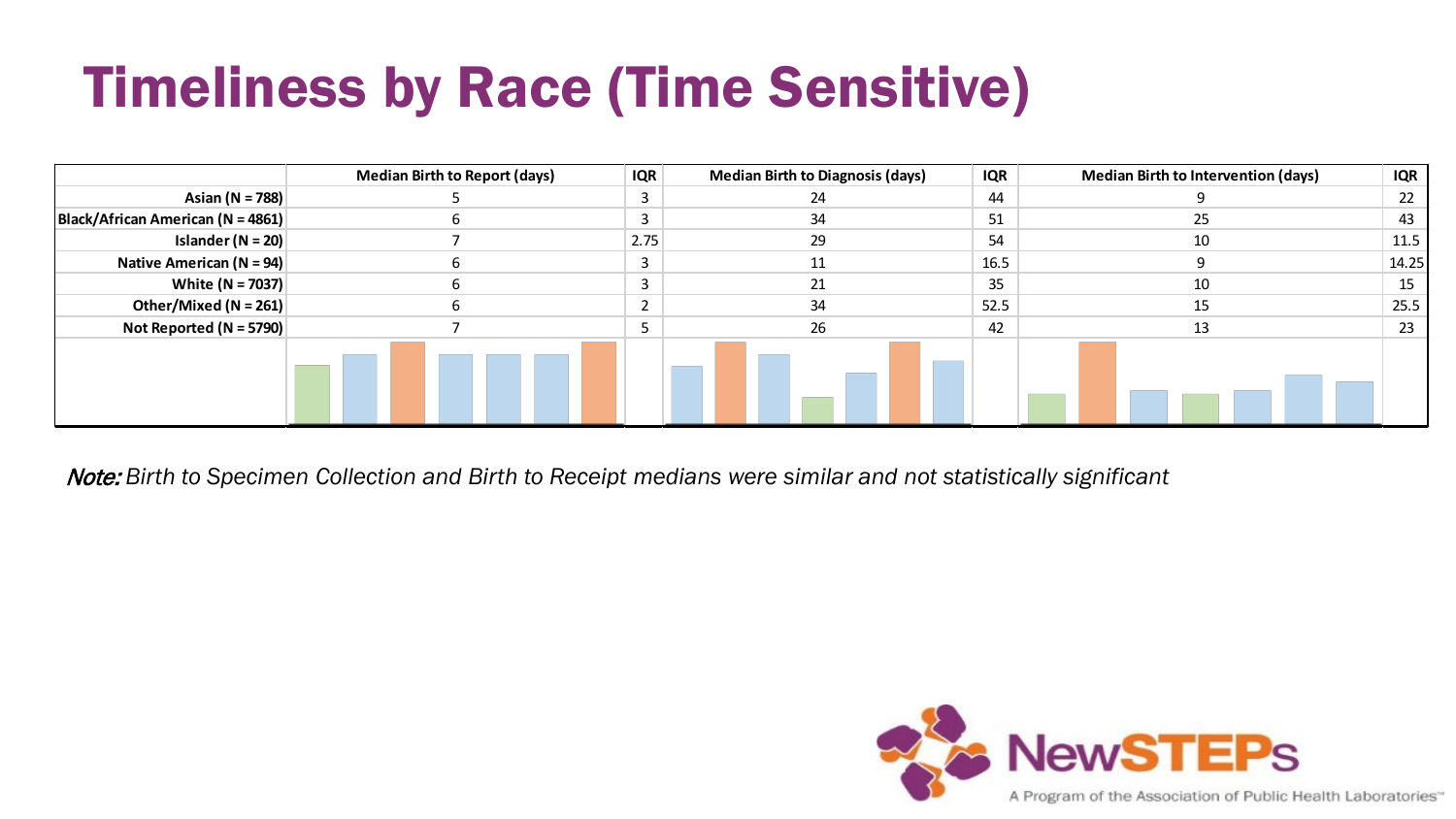#### Timeliness by Race (Time Sensitive): Birth to Diagnosis

|                               | <b>Native</b><br><b>American</b> | <b>Islander</b> | <b>Not</b><br>Reported | <b>Asian</b> | <b>White</b> | Other/<br><b>Mixed</b> | <b>Black/African</b><br><b>American</b> |
|-------------------------------|----------------------------------|-----------------|------------------------|--------------|--------------|------------------------|-----------------------------------------|
| <b>Native American</b>        |                                  |                 |                        |              |              |                        |                                         |
| <b>Islander</b>               | $\ast$                           |                 |                        |              |              |                        |                                         |
| <b>Not Reported</b>           | $\ast$                           | ns              |                        |              |              |                        |                                         |
| <b>Asian</b>                  | $\ast$                           | ns              | $\ast$                 |              |              |                        |                                         |
| <b>White</b>                  | $\ast$                           | ns              | $\ast$                 | ns           |              |                        |                                         |
| <b>Other/Mixed</b>            | $\ast$                           | ns              | $\ast$                 | $\ast$       | $\ast$       |                        |                                         |
| <b>Black/African American</b> | $\ast$                           | ns              | $\ast$                 | $\ast$       | $\ast$       | ns                     |                                         |

*Asterisks (\*) indicate significant differences (p < 0.05) between reported racial categories.* 

*Conducted by Kruskal-Wallis/post-hoc Dunn.*

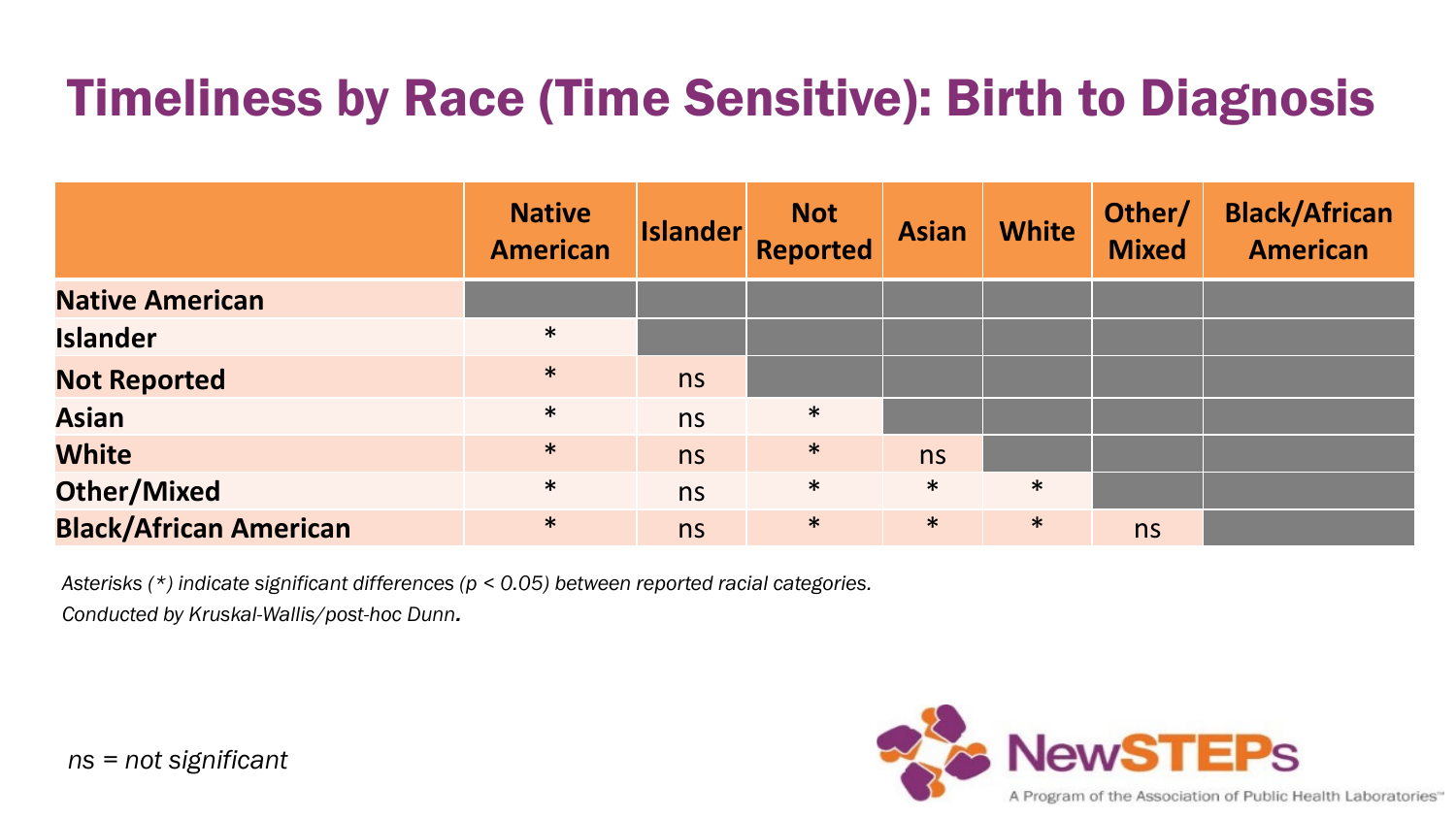#### Timeliness by Race (Time Sensitive): Birth to Intervention

|                               | <b>Native</b><br><b>American</b> | <b>Islander</b> | <b>Not</b><br><b>Reported</b> | <b>Asian</b> |        |        | White Other/Mixed Black/African<br><b>American</b> |
|-------------------------------|----------------------------------|-----------------|-------------------------------|--------------|--------|--------|----------------------------------------------------|
| <b>Native American</b>        |                                  |                 |                               |              |        |        |                                                    |
| <b>Islander</b>               | ns                               |                 |                               |              |        |        |                                                    |
| <b>Not Reported</b>           | $\ast$                           | ns              |                               |              |        |        |                                                    |
| <b>Asian</b>                  | ns                               | ns              | $\ast$                        |              |        |        |                                                    |
| <b>White</b>                  | ns                               | ns              | $\ast$                        | ns           |        |        |                                                    |
| <b>Other/Mixed</b>            | $\ast$                           | ns              | $\ast$                        | $\ast$       | $\ast$ |        |                                                    |
| <b>Black/African American</b> | $\ast$                           | $\ast$          | $\ast$                        | $\ast$       | $\ast$ | $\ast$ |                                                    |

*Asterisks (\*) indicate significant differences (p < 0.05) between reported racial categories. Conducted by Kruskal-Walls/post-hoc Dunn.*

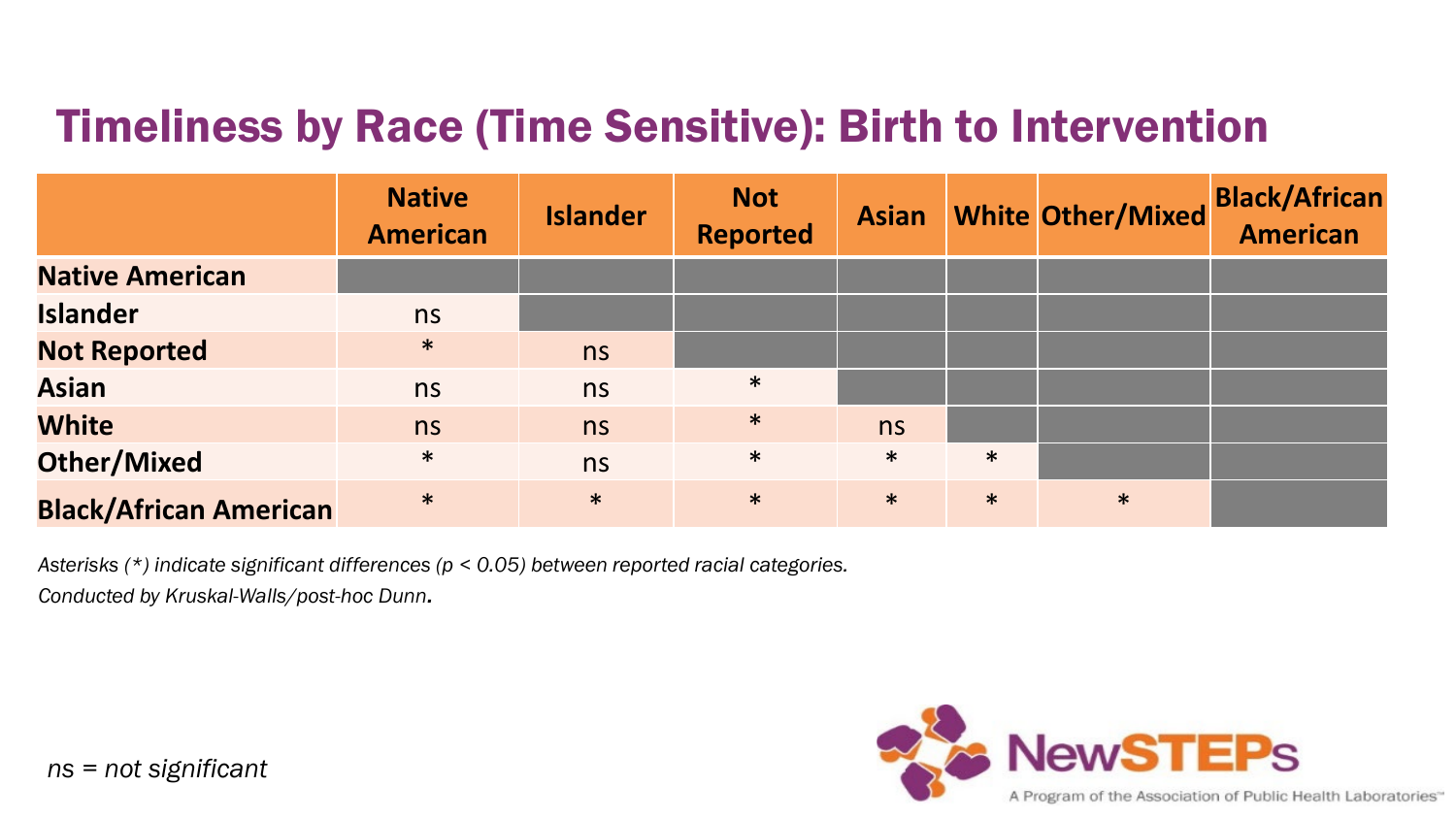# Timeliness Data

SPECIFIC DISEASE BY RACE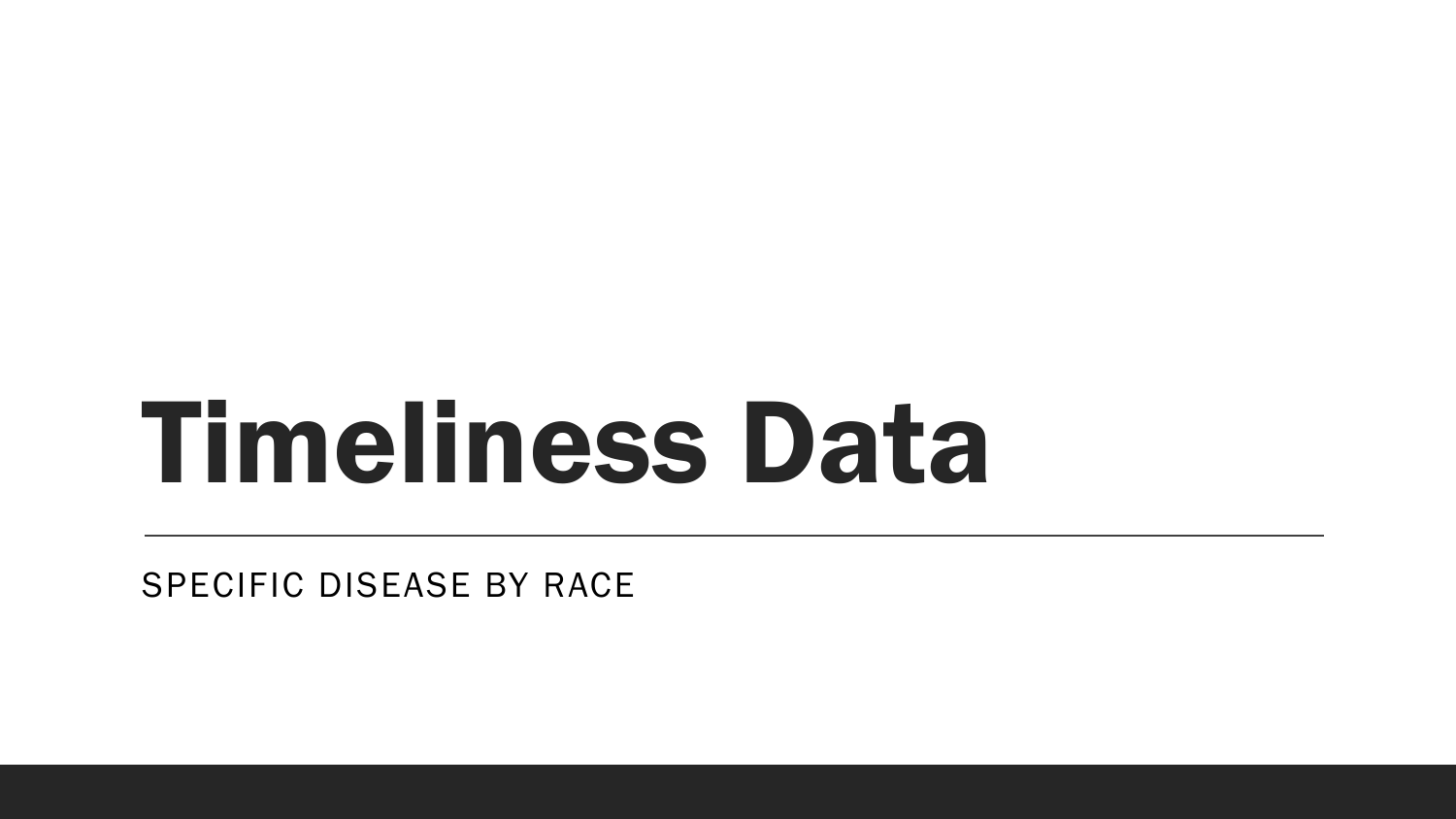#### Cystic Fibrosis Timeliness

|                                  | <b>Median Birth to Report (days)</b> | <b>IQR</b>               | <b>Median Birth to Diagnosis (days)</b> | <b>IQR</b> | <b>Median Birth to Intervention (days)</b> | <b>IQR</b> |
|----------------------------------|--------------------------------------|--------------------------|-----------------------------------------|------------|--------------------------------------------|------------|
| Asian (N = 49)                   |                                      | $\epsilon$               | 71.5                                    | 176.5      | 36                                         | 27.5       |
| Black/African American (N = 186) |                                      | 6                        | 41                                      | 62         |                                            | 24         |
| Islander ( $N = 5$ )             |                                      | 4                        | 19                                      | 20         | 16                                         |            |
| Native American ( $N = 14$ )     |                                      | $\overline{\phantom{a}}$ | 22                                      | 18         | 15                                         | 13         |
| White $(N = 2446)$               |                                      |                          | 29                                      | 42         | 17                                         | 18         |
| Other/Mixed (N = 98)             |                                      | 2.5                      | 50                                      | 81         | 29                                         | 47         |
| Not Reported (N = 1263)          |                                      | $\overline{7}$           | 39                                      | 52         | 22                                         | 21         |
|                                  |                                      |                          |                                         |            |                                            |            |

*Note: Birth to Specimen Collection and Birth to Receipt medians were similar and not statistically significant*

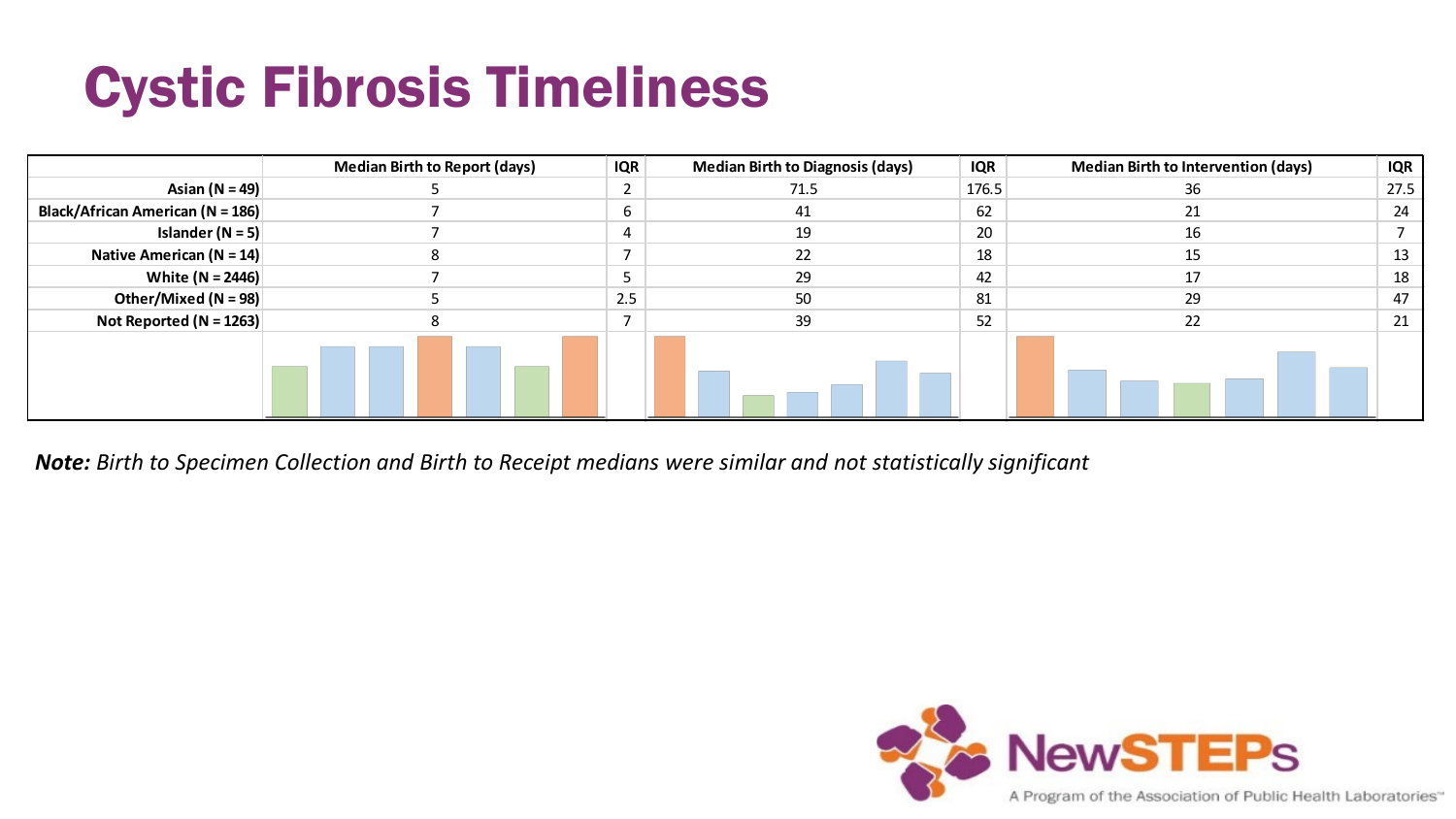#### Timeliness by Race (Cystic Fibrosis): Birth to Diagnosis

|                               | <b>Native</b><br><b>American</b> | <b>Islander</b> | <b>Not</b><br>Reported | <b>Asian</b> | <b>White</b> |    | Other/Mixed Black/African |
|-------------------------------|----------------------------------|-----------------|------------------------|--------------|--------------|----|---------------------------|
| <b>Native American</b>        |                                  |                 |                        |              |              |    |                           |
| <b>Islander</b>               | <b>ns</b>                        |                 |                        |              |              |    |                           |
| <b>Not Reported</b>           | $\star$                          | <b>ns</b>       |                        |              |              |    |                           |
| <b>Asian</b>                  | $\star$                          | $\star$         | $\star$                |              |              |    |                           |
| <b>White</b>                  | ns                               | <b>ns</b>       | $\star$                | $\star$      |              |    |                           |
| <b>Other/Mixed</b>            | ns                               | <b>ns</b>       | $\star$                | $\star$      | $\star$      |    |                           |
| <b>Black/African American</b> | $\star$                          | ns              | ns                     | $\star$      | $\star$      | ns |                           |

*Asterisks (\*) indicate significant differences (p < 0.05) between reported racial categories.* 

*Conducted by Kruskal-Wallis/post-hoc Dunn.*

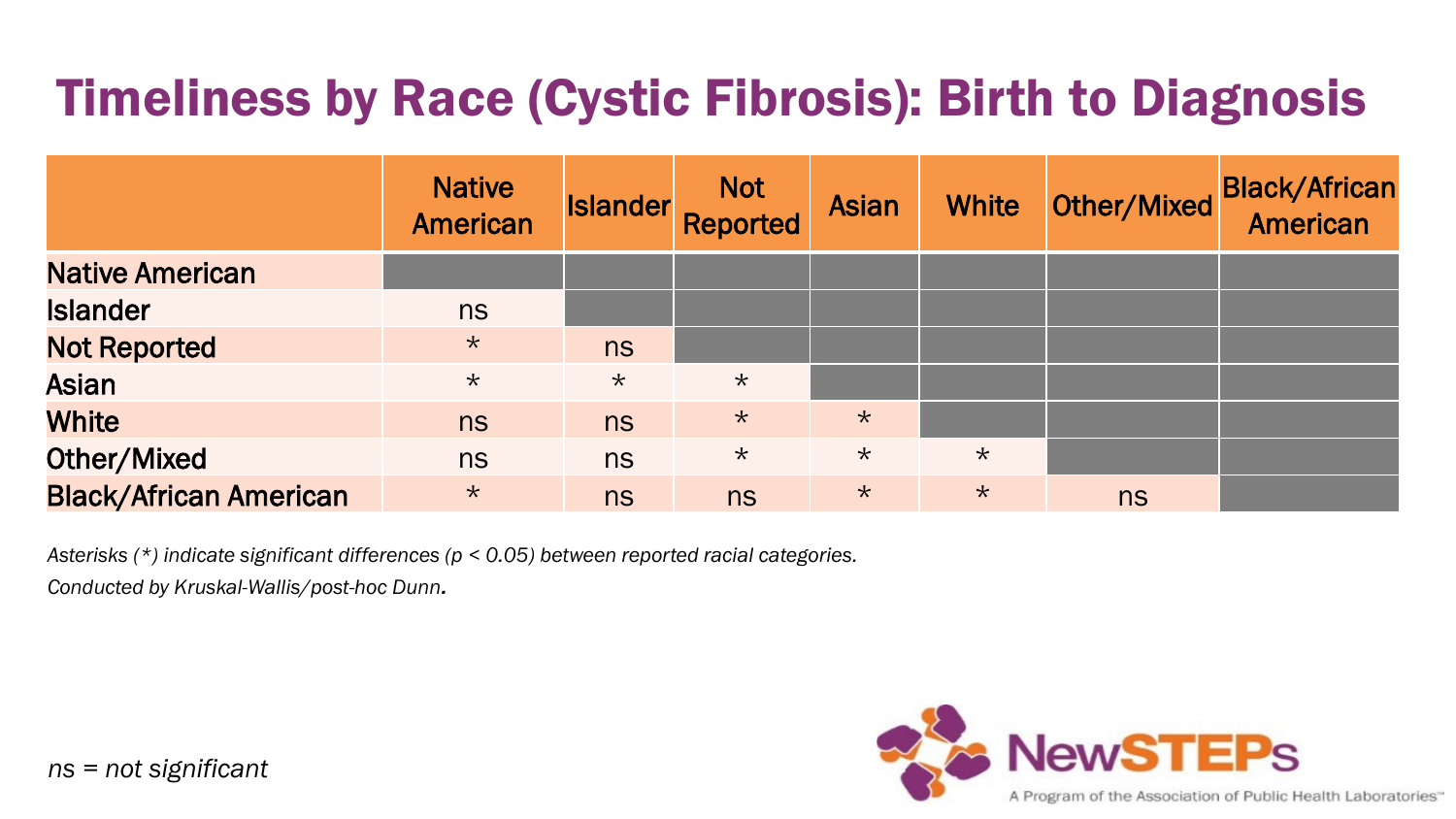#### Timeliness by Race (Cystic Fibrosis): Birth to Intervention

|                               | <b>Native</b><br><b>American</b> | <b>Islander</b> | <b>Not</b><br>Reported | <b>Asian</b> | <b>White</b> | <b>Other/Mixed</b> | <b>Black/African</b><br><b>American</b> |
|-------------------------------|----------------------------------|-----------------|------------------------|--------------|--------------|--------------------|-----------------------------------------|
| <b>Native American</b>        |                                  |                 |                        |              |              |                    |                                         |
| <b>Islander</b>               | ns                               |                 |                        |              |              |                    |                                         |
| <b>Not Reported</b>           | <b>ns</b>                        | ns              |                        |              |              |                    |                                         |
| <b>Asian</b>                  | $\star$                          | $\star$         | $\star$                |              |              |                    |                                         |
| <b>White</b>                  | ns                               | ns              | $\star$                | $\star$      |              |                    |                                         |
| <b>Other/Mixed</b>            | $\star$                          | $\star$         | $\star$                | ns           | $\star$      |                    |                                         |
| <b>Black/African American</b> | ns                               | ns              | ns                     | $\star$      | $\star$      | $\star$            |                                         |

*Asterisks (\*) indicate significant differences (p < 0.05) between reported racial categories. Conducted by Kruskal-Wallis/post-hoc Dunn.*

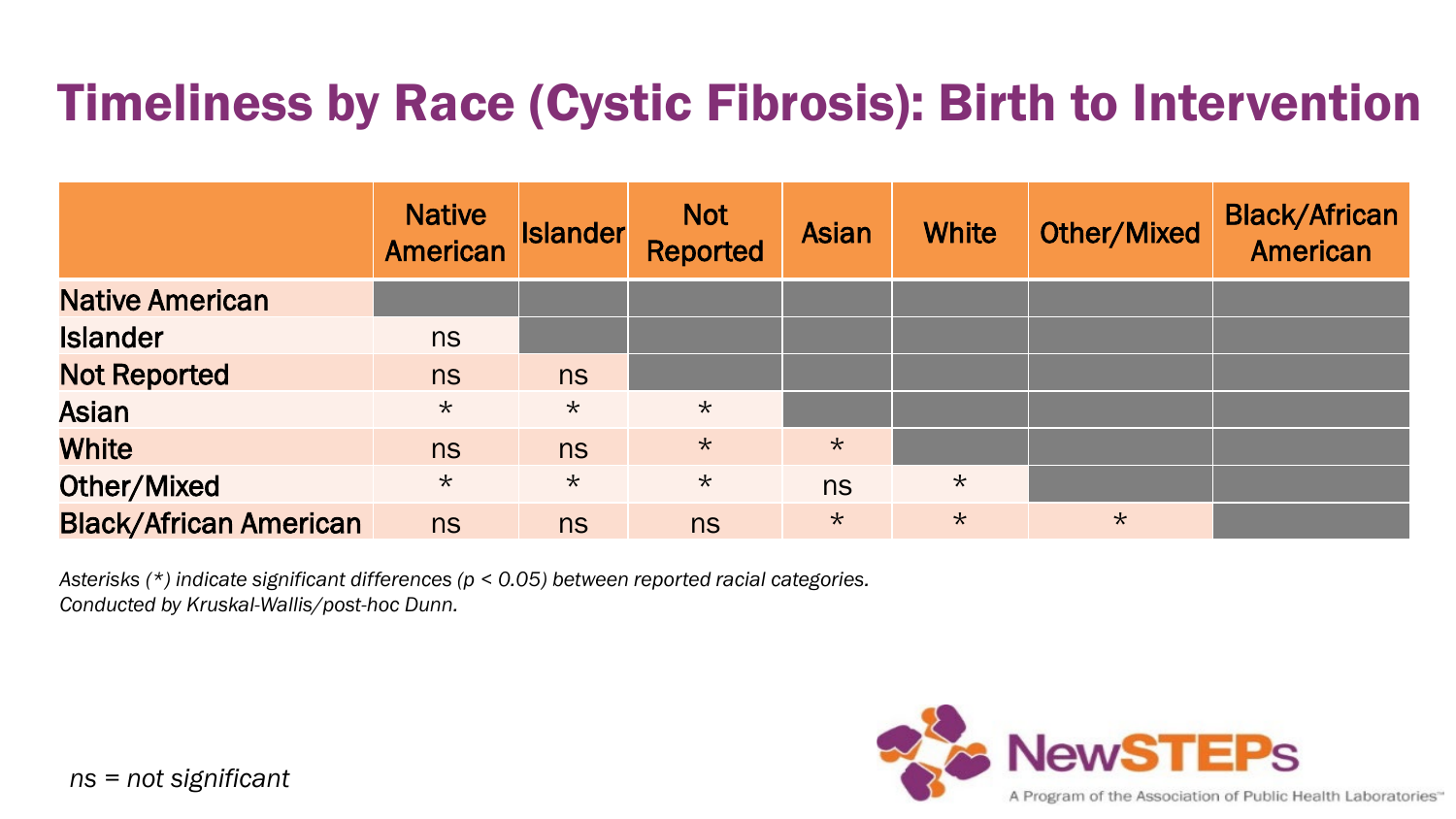### Hemoglobinopathy Timeliness

*Hemoglobinopathies include sickling and other Hgbs, including Hgb C, D, E, etc. Trait is excluded*.

|                                   | <b>Median Birth to Report (days)</b> | IQR | <b>Median Birth to Diagnosis (days)</b> | <b>IQR</b> | <b>Median Birth to Intervention (days)</b> | IQR |
|-----------------------------------|--------------------------------------|-----|-----------------------------------------|------------|--------------------------------------------|-----|
| Asian (N = 214)                   |                                      |     | 44                                      | 80         | 33.5                                       |     |
| Black/African American (N = 3687) |                                      |     | 36                                      | 51.5       | 31                                         | 46  |
| Native American (N = 7)           |                                      |     |                                         | 17         | 30.5                                       |     |
| White $(N = 1621)$                |                                      |     | 39                                      |            | 64.25<br>29                                | 39  |
| Other/Mixed (N = 35)              | 2.75                                 |     | 59                                      | 36         | 21.5                                       |     |
| Not Reported (N = 109)            |                                      |     | 36                                      | 43         | 27                                         | 35  |
|                                   |                                      |     |                                         |            |                                            |     |

Note: *Birth to Specimen Collection and Birth to Receipt medians were similar and not statistically significant*

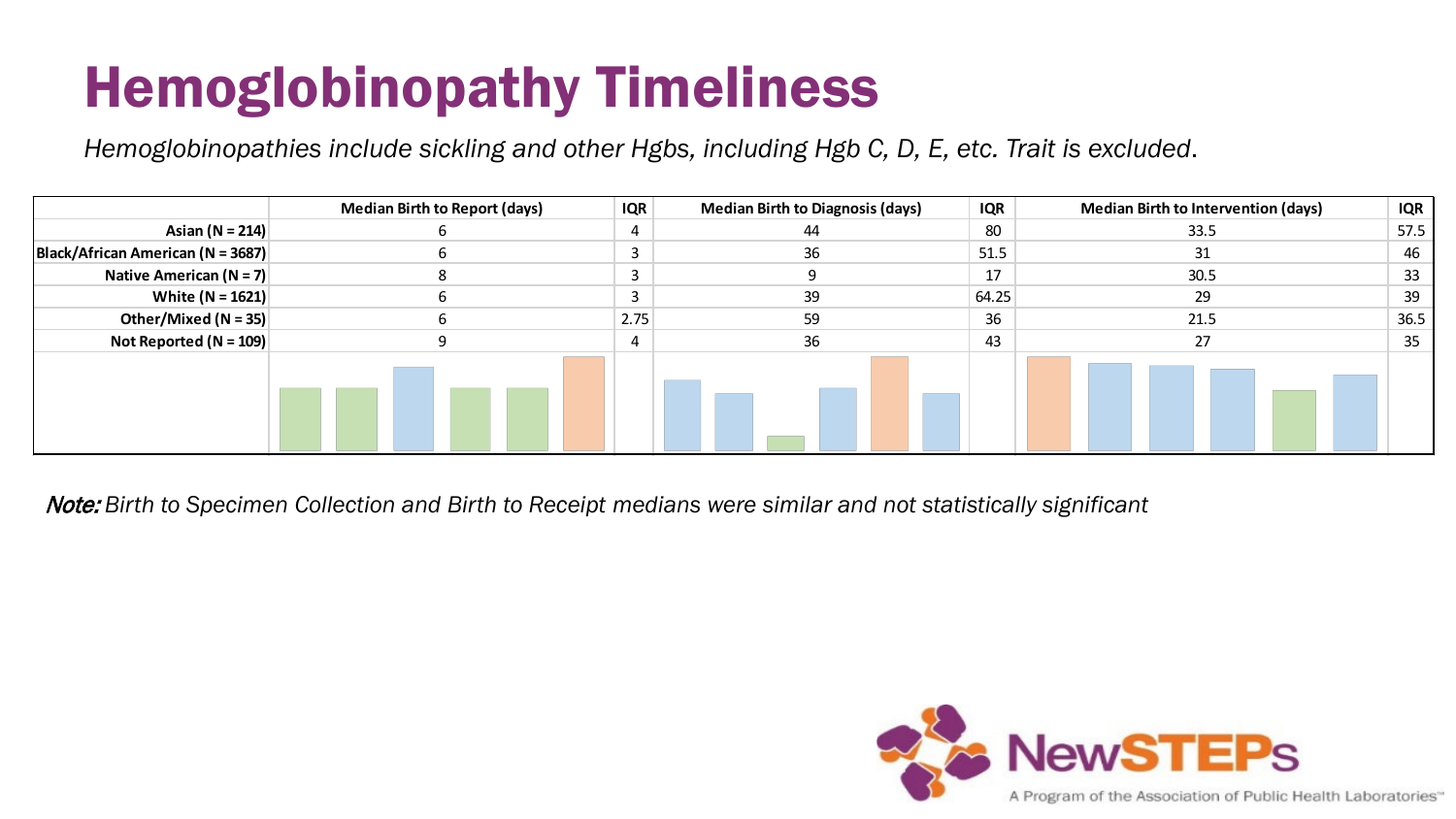#### Timeliness by Race (Hgbs): Birth to Diagnosis

|                               | Native American | Not<br>Reported | <b>Asian</b> | <b>White</b> | <b>Other/Mixed</b> | <b>Black/African</b><br><b>American</b> |
|-------------------------------|-----------------|-----------------|--------------|--------------|--------------------|-----------------------------------------|
| <b>Native American</b>        |                 |                 |              |              |                    |                                         |
| <b>Not Reported</b>           | $\star$         |                 |              |              |                    |                                         |
| <b>Asian</b>                  | $\star$         | $\star$         |              |              |                    |                                         |
| White                         | $\star$         | ns              | ns           |              |                    |                                         |
| <b>Other/Mixed</b>            | $\star$         | ns              | ns           | ns           |                    |                                         |
| <b>Black/African American</b> | $\star$         | $\star$         | $\star$      | ns           | $\star$            |                                         |

*Asterisks (\*) indicate significant differences (p < 0.05) between reported racial categories. Conducted by Kruskal-Wallis/post-hoc Dunn.*

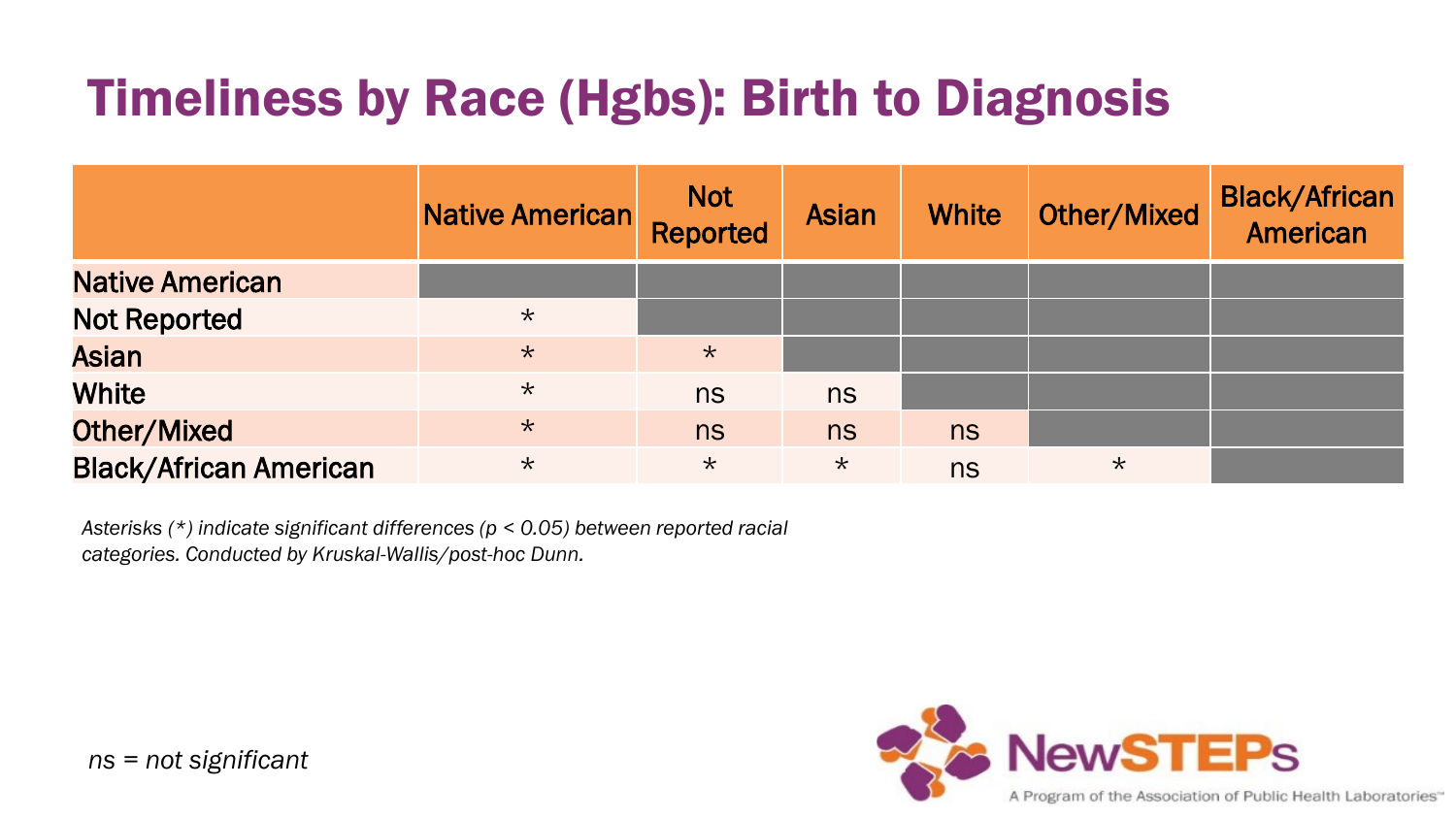#### Timeliness by Race (Hgbs): Birth to Intervention

|                               | <b>Native</b><br><b>American</b> | Not Reported | <b>Asian</b> | <b>White</b> | Other/Mixed | <b>Black/African</b><br><b>American</b> |
|-------------------------------|----------------------------------|--------------|--------------|--------------|-------------|-----------------------------------------|
| <b>Native American</b>        |                                  |              |              |              |             |                                         |
| <b>Not Reported</b>           | ns                               |              |              |              |             |                                         |
| <b>Asian</b>                  | <b>ns</b>                        | ns           |              |              |             |                                         |
| <b>White</b>                  | ns                               | ns           | ns           |              |             |                                         |
| <b>Other/Mixed</b>            | ns                               | ns           | ns           | ns           |             |                                         |
| <b>Black/African American</b> | ns                               | ns           | ns           | ns           | ns          |                                         |

*Asterisks (\*) indicate significant differences (p < 0.05) between reported racial categories. Conducted by Kruskal-Wallis/post-hoc Dunn.*

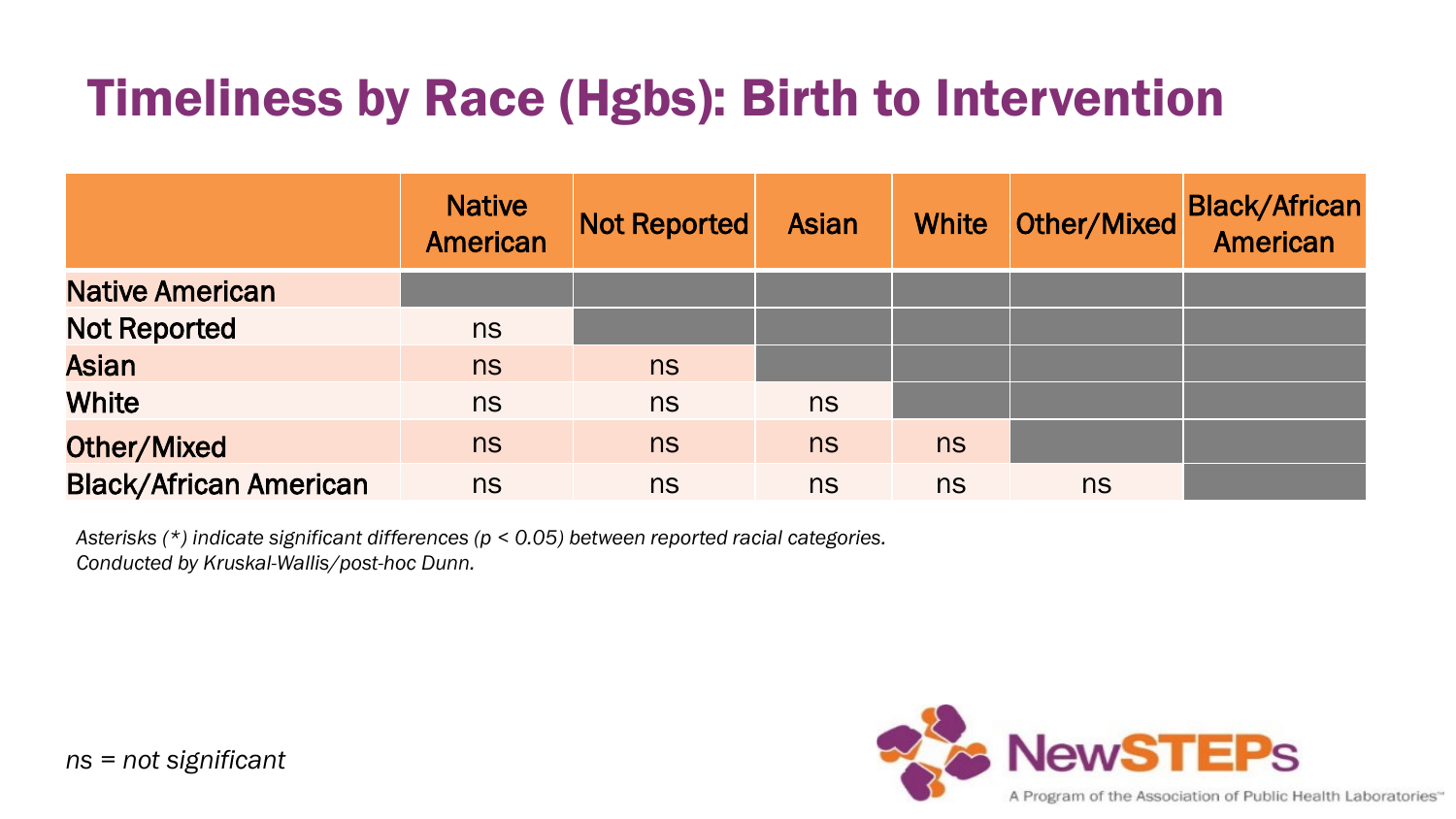### Congenital Hypothyroidism Timeliness

|                                  | <b>Median Birth to Report (days)</b> | <b>IQR</b>     | <b>Median Birth to Diagnosis (days)</b> | <b>IQR</b>   | <b>Median Birth to Intervention (days)</b> | <b>IQR</b> |
|----------------------------------|--------------------------------------|----------------|-----------------------------------------|--------------|--------------------------------------------|------------|
| Asian (N = 382)                  |                                      |                | 8.5                                     | 14           |                                            |            |
| Black/African American (N = 589) |                                      |                |                                         | 34.75        |                                            | 14         |
| Islander (N = 9)                 |                                      |                | 10                                      | 47           | 8.5                                        |            |
| Native American ( $N = 61$ )     |                                      | 3              |                                         | <sub>b</sub> |                                            | 3.5        |
| White $(N = 2749)$               |                                      | $\overline{2}$ |                                         |              | 21.5                                       |            |
| Other/Mixed (N = 73)             |                                      | 2.5            |                                         | 21.5         |                                            |            |
| Not Reported (N = 2004)          |                                      | 3              |                                         |              |                                            |            |
|                                  |                                      |                |                                         |              |                                            |            |

Note: *Birth to Specimen Collection and Birth to Receipt medians were similar and not statistically significant*

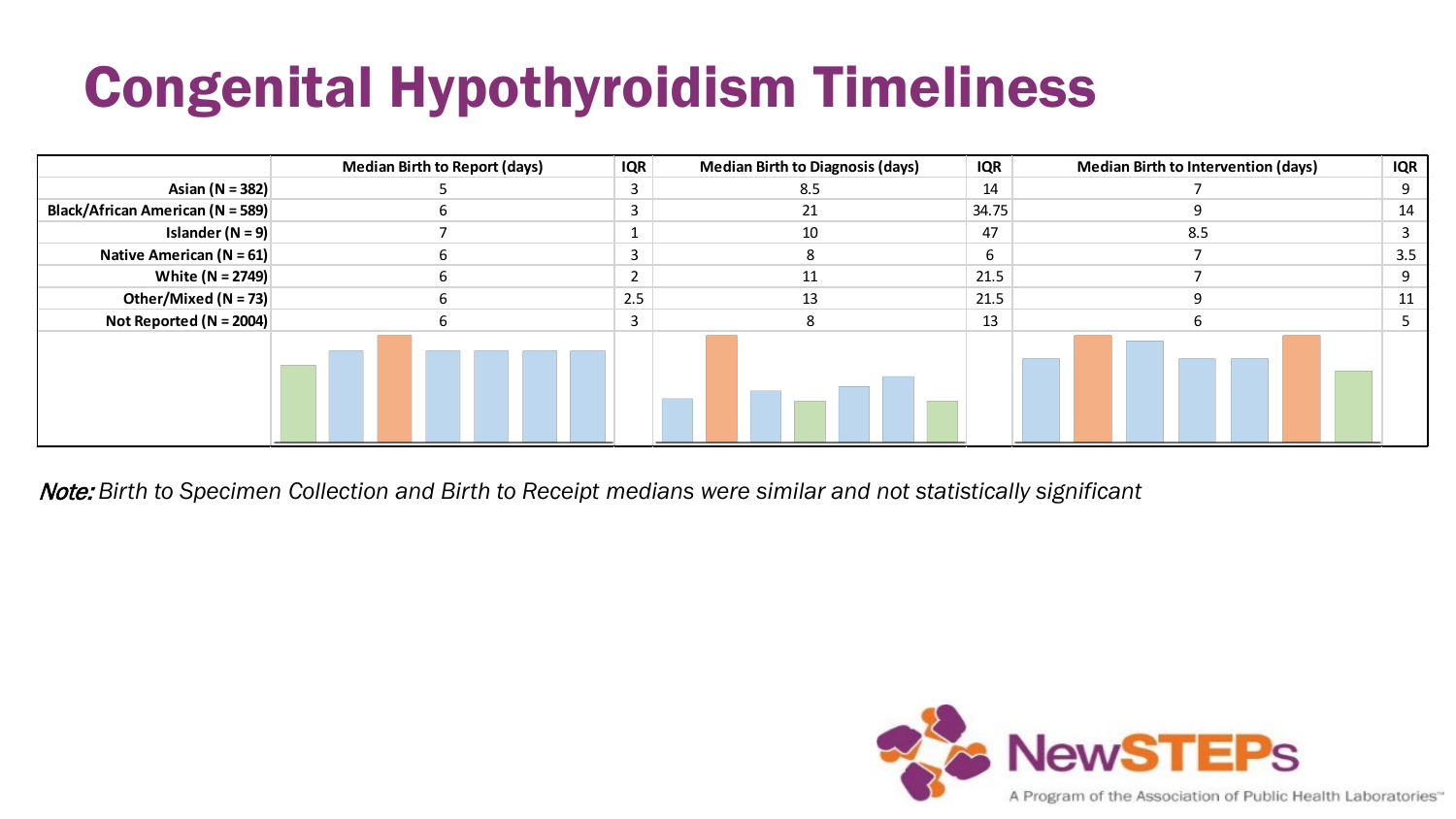#### Timeliness by Race (CH): Birth to Diagnosis

|                               | <b>Native</b><br><b>American</b> | <b>Islander</b> | <b>Not</b><br><b>Reported</b> | <b>Asian</b> | <b>White</b> | <b>Other/Mixed</b> | <b>Black/African</b><br><b>American</b> |
|-------------------------------|----------------------------------|-----------------|-------------------------------|--------------|--------------|--------------------|-----------------------------------------|
| <b>Native American</b>        |                                  |                 |                               |              |              |                    |                                         |
| <b>Islander</b>               | ns                               |                 |                               |              |              |                    |                                         |
| <b>Not Reported</b>           | <b>ns</b>                        | ns              |                               |              |              |                    |                                         |
| <b>Asian</b>                  | ns                               | ns              | ns                            |              |              |                    |                                         |
| <b>White</b>                  | <b>ns</b>                        | <b>ns</b>       | $\star$                       | $\star$      |              |                    |                                         |
| Other/Mixed                   | $\star$                          | ns              | $\star$                       | $\star$      | ns           |                    |                                         |
| <b>Black/African American</b> | $\star$                          | ns              | $\star$                       | $\star$      | $\star$      | $\star$            |                                         |

*Asterisks (\*) indicate significant differences (p < 0.05) between reported racial categories. Conducted by Kruskal-Wallis/post-hoc Dunn.*

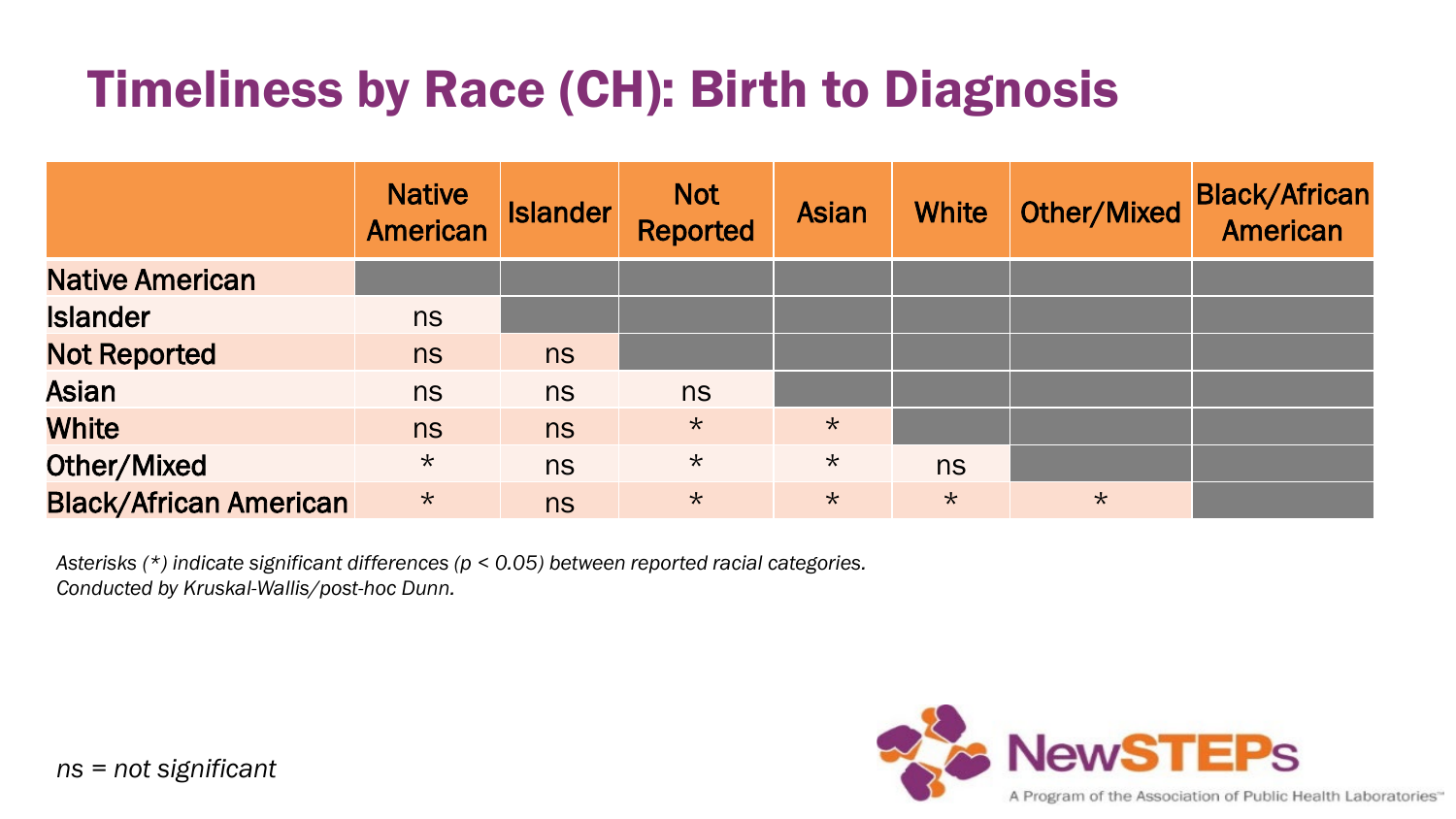#### Timeliness by Race (CH): Birth to Intervention

|                               | <b>Native</b><br><b>American</b> | <b>Islander</b> | <b>Not</b><br>Reported | <b>Asian</b> | <b>White</b> | <b>Other/Mixed</b> | <b>Black/African</b><br><b>American</b> |
|-------------------------------|----------------------------------|-----------------|------------------------|--------------|--------------|--------------------|-----------------------------------------|
| <b>Native American</b>        |                                  |                 |                        |              |              |                    |                                         |
| <b>Islander</b>               | ns                               |                 |                        |              |              |                    |                                         |
| <b>Not Reported</b>           | $\star$                          | ns              |                        |              |              |                    |                                         |
| <b>Asian</b>                  | ns                               | ns              | $\star$                |              |              |                    |                                         |
| <b>White</b>                  | ns                               | ns              | $\star$                | ns           |              |                    |                                         |
| <b>Other/Mixed</b>            | ns                               | ns              | $\star$                | $\star$      | ns           |                    |                                         |
| <b>Black/African American</b> | $\star$                          | ns              | $\star$                | $\star$      | $\star$      | ns                 |                                         |

*Asterisks (\*) indicate significant differences (p < 0.05) between reported racial categories. Conducted by Kruskal-Wallis/post-hoc Dunn.*

*ns = not significant*

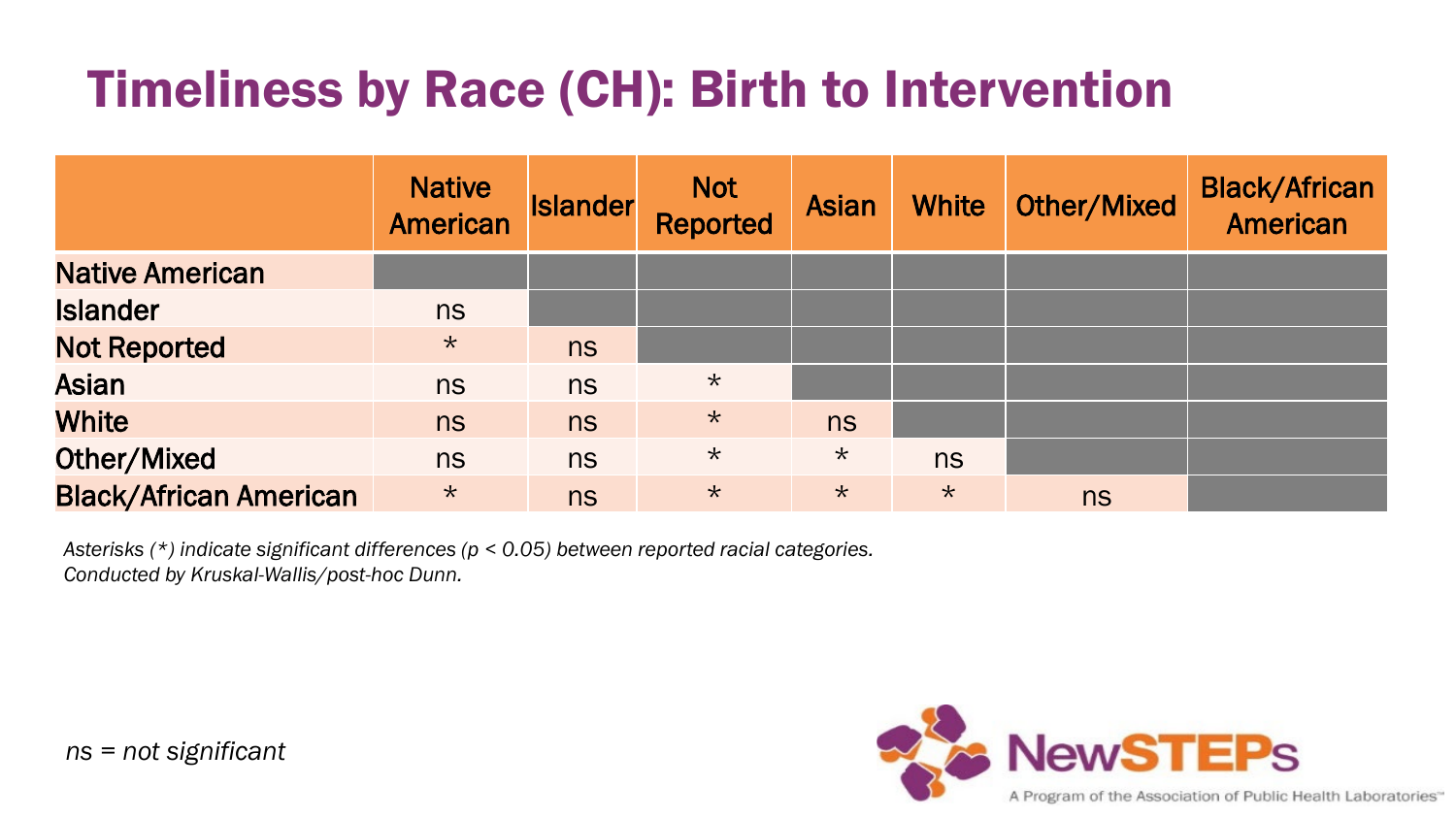### Limitations

#### Data Completeness:

- Missing race/ethnicity data for a significant number (~33%) of cases
- Some states did not report which screen identified the case, so none of their data was used in timeliness analyses

#### Data Integrity/Definitions:

- Unknown origin of reported race/ethnicity data (NBS kit, birth defects, vital records, etc.)<br>- Likely all of the above
- Unclear whether race/ethnicity represents the baby or the mother
- Likely differing use of Diagnosis and Intervention Date definitions

#### Race as Measure:

 Acknowledge that race is a social construct and that self-reported race does not adequately characterize the lived experience, and does not take into account impacts of socioeconomic status, geography, etc.

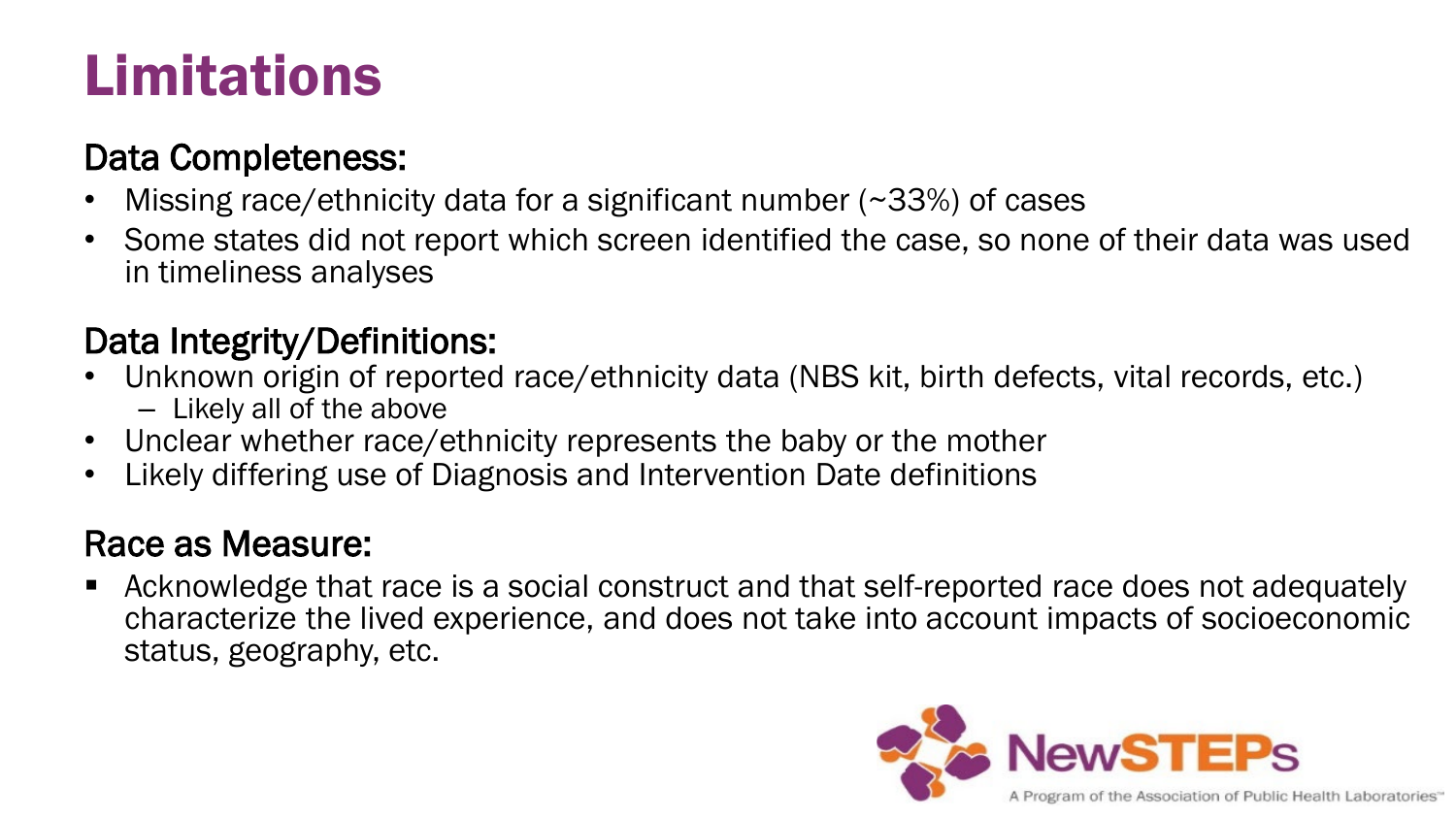#### Overall Conclusions

- There appear to be variations in post-analytical timeliness correlated with reported Race
	- Most notable in Time-Sensitive conditions
- Better race and ethnicity data are needed for further analyses – Cannot address what we cannot assess
- Harmonized diagnosis and intervention date definition use amongst programs is necessary for more robust comparisons